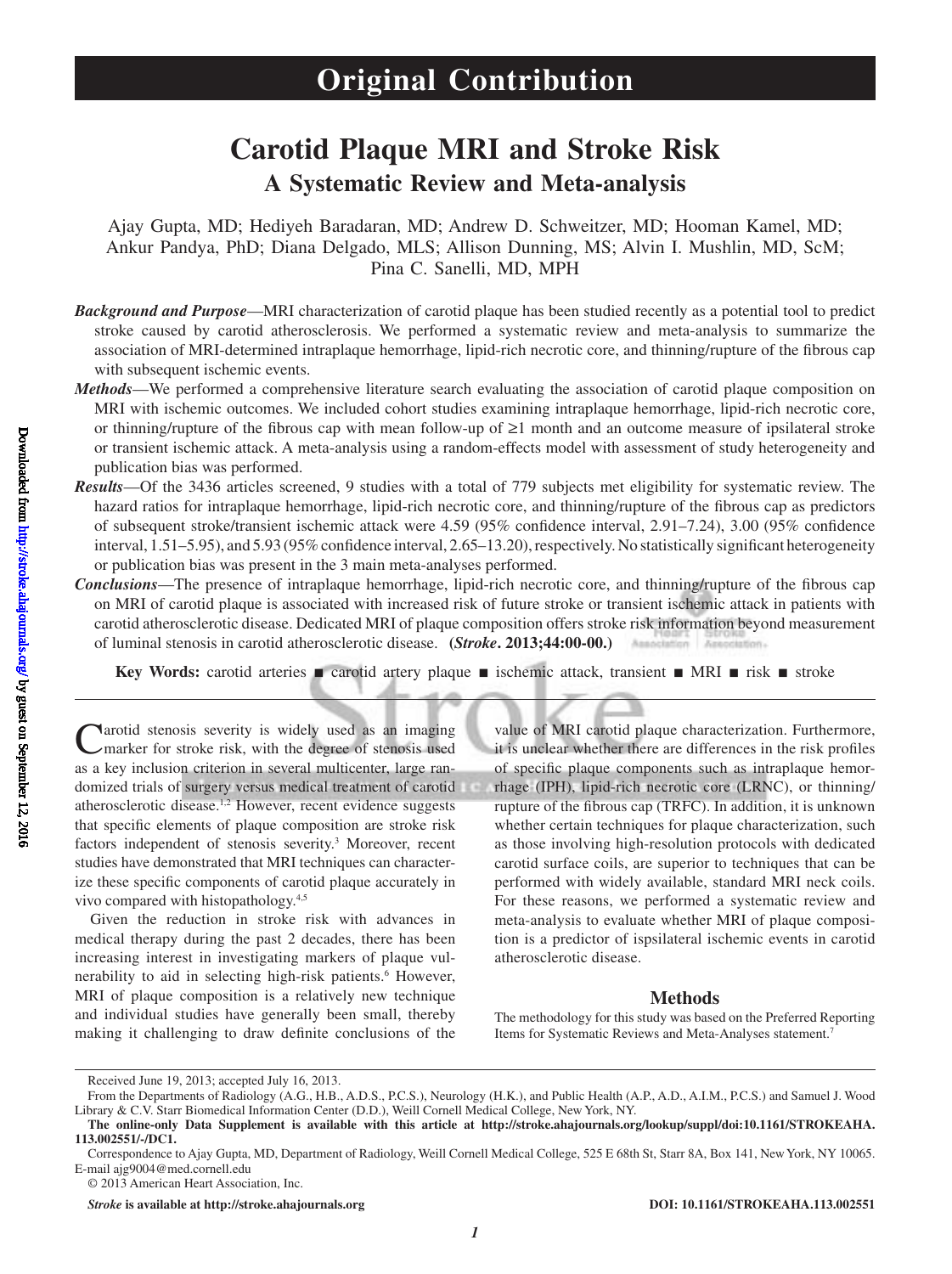## **Study Eligibility Criteria**

Studies with MRI-based characterization of carotid artery plaque composition and its association with ispsilateral stroke or transient ischemic attack (TIA) were eligible. Specific inclusion criteria were: (1) English language articles; (2) studies with ≥10 subjects; (3) MRI of carotid vessel plaque composition; (4) mean follow-up >1 month after plaque imaging; (5) assessment for development of ipsilateral stroke or TIA; and (6) nonsurgical management of patients. Given the emphasis on certain plaque characteristics in the American Heart Association (AHA) classification system, $3,4$  we included 3 specific plaque elements in this study: (1) IPH; (2) LRNC; and (3) TRFC. Because this was not a study of the diagnostic accuracy of MRI but rather an initial evaluation to determine if MRI characterization of plaques is associated with outcomes, studies did not require histopathologic correlation of MRI findings. In cases where testing characteristics or outcome data were not clear from the article, we attempted to contact the corresponding author for additional details.

### **Information Search and Data Collection**

A systematic search was performed on March 13, 2013, by a medical librarian searching Ovid MEDLINE, Ovid Embase, the Cochrane Library, and AHRQ website, using additional databases for related articles searching. References were screened and data extracted by a team of 3 independent readers using a predetermined data collection template. Details of search methodology, study selection, and data collection are provided in the Methods in the online-only Data Supplement.

### **Assessment of Risk of Bias in Studies**

We adapted bias assessment criteria used in a previously published meta-analysis<sup>8</sup> of imaging findings and stroke risk: (1) risk of outcome ascertainment bias was assessed by recording whether researchers were blinded to MRI results when stroke outcomes were

assessed; (2) risk of confounding bias was assessed by recording whether potentially confounding stroke risk factors were collected and statistically analyzed; (3) completeness of follow-up data was assessed by noting the number of subjects lost to follow-up.

#### **Statistical Analyses**

All studies reporting a hazard ratio (HR) or presenting data amenable to HR calculation were included for meta-analysis. Because of the significant variation in study sizes, length of follow-up, and patient characteristics, the more conservative random-effects model was used. Heterogeneity was measured using the  $I<sup>2</sup>$  statistic. Publication bias was examined with the Begg–Mazumdar test. We performed subgroup analyses within each imaging group stratified by symptomatic versus asymptomatic disease. In the IPH subgroup, an additional subset analysis was performed stratifying studies by whether high-resolution imaging was performed with a dedicated surface carotid coil. All analyses were conducted using Stata version 12 software.

# **Results**

### **Study Selection**

A total of 3436 abstracts were initially screened, of which 17 potentially eligible articles were selected for further review (Figure 1). Of these 17 articles, 4 did not meet inclusion criteria when read in their entirety as they did not include patients followed up for development of stroke or TIA after specified MRI plaque testing, whereas 4 studies were excluded as they included subsets of cohorts published in larger studies ultimately selected for the systematic review. The remaining 9 studies $9-17$  met eligibility for the systematic review.

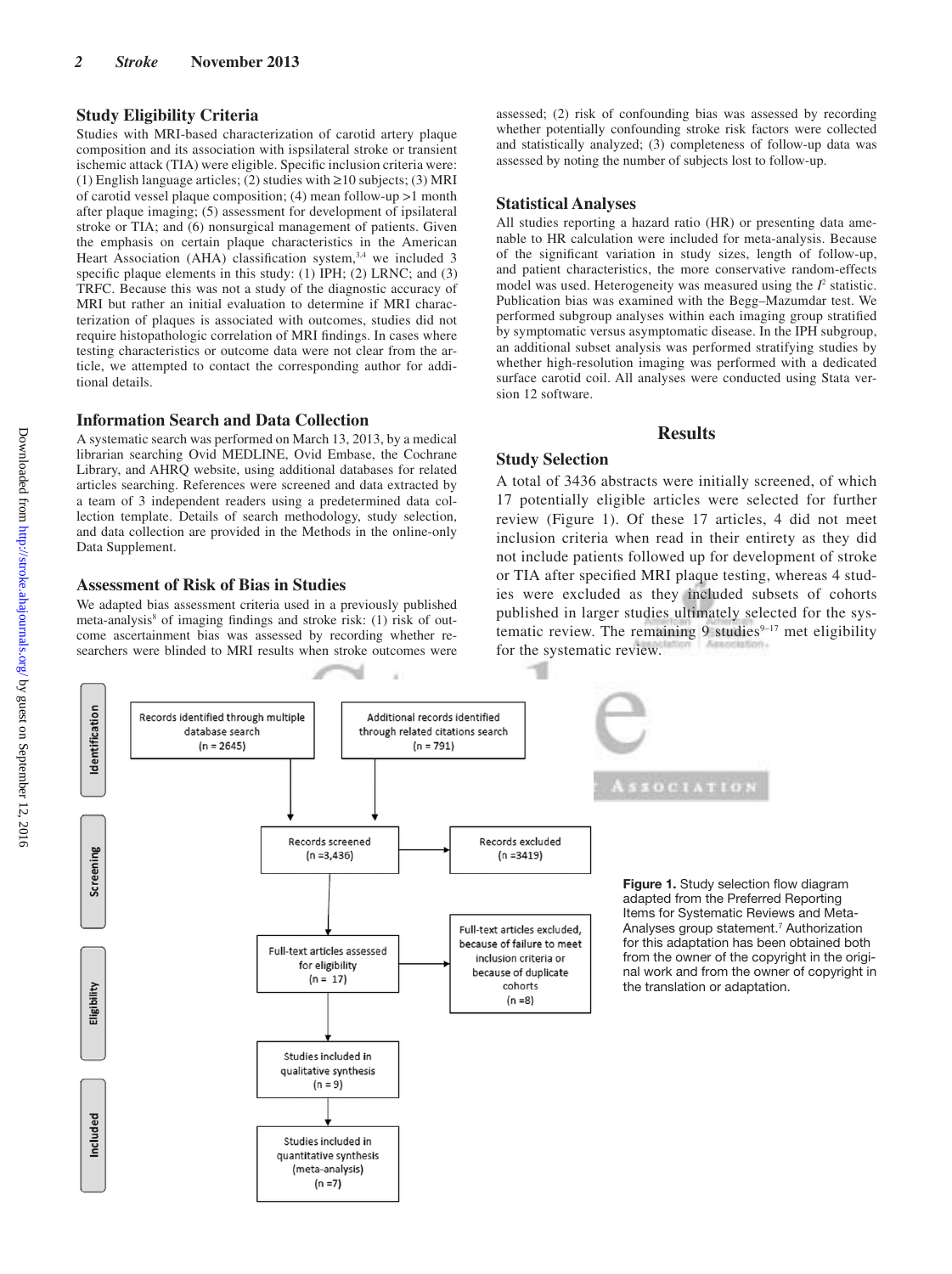## **Qualitative Assessment and Study Characteristics**

Of the 9 articles meeting eligibility for qualitative review (Table 1), all were cohort studies. Two studies were retrospective<sup>10,17</sup> and the remaining 7 were prospective (Table 1). Three studies were conducted in Japan, $10,16,17$  2 in the United Kingdom,<sup>9,13</sup> and 1 each in Canada,<sup>14</sup> the Netherlands,<sup>11</sup> Switzerland,<sup>12</sup> and the United States.<sup>15</sup> All studies had similar subject ages (mean, 69–78 years) and a similarly higher preponderance of male subjects (range, 62.7%–100%). There were considerable differences between the studies in the degree of stenosis included: 1 study focused exclusively on high-grade ( $\geq 70\%$ ) stenosis<sup>10</sup>; 5 studies included moderate to high-grade ( $\geq 50\%$ ) stenosis<sup>9,12-15</sup>; 3 studies<sup>11,16,17</sup> included low to moderate stenosis (0%–69%). There was similar heterogeneity in patient symptoms, with 3 studies<sup>12,14,15</sup> focused on asymptomatic patients,  $5 \times 10^{9-11,13,17}$  on symptomatic patients, and 1 study<sup>16</sup> with a mixed cohort. Two of the studies with symptomatic patients<sup>9,10</sup> focused exclusively on patients with ≥50% stenosis. Though most current guidelines recommend carotid intervention in such patients, in one cohort $10$ the medically managed patients were either poor surgical candidates or refused surgery. The other cohort<sup>9</sup> was studied in the United Kingdom at a time before which symptomatic

patients with ≥50% stenosis were offered carotid endarterectomy as routine standard of care.

All studies except one<sup>12</sup> were performed on 1.5-T MRI. For determination of LRNC or TRFC, high-resolution, multicontrast weighted dedicated carotid imaging was performed using carotid surface coils in all cases. In the IPH studies, 4 were performed using high-resolution dedicated carotid coils<sup>11-13,15</sup> and 4 were performed with standard head/neck coils used for routine magnetic resonance angiography studies.<sup>9,10,14,16</sup> MRI techniques, test results, and outcomes are summarized in Table 2. Outcomes were differentiated as ispsilateral stroke versus ispsilateral TIA in only 4 studies,  $9,10,14,16$  whereas the remaining 5 studies used a composite outcome of ipsilateral stroke plus TIA. Detailed description of MRI testing methods as well as definitions of abnormal test results and outcome measures are provided in Table I in the online-only Data Supplement.

### **Assessment of Study Methods**

In only 4 of 9 studies<sup>11,12,14,16</sup> did the authors describe blinding of MRI results to researchers who assessed ischemic outcomes, whereas blinding was not reported in the remaining 5 articles. Eight of 9 studies collected and presented potentially confounding vascular risk factors, with only 1 study<sup>11</sup> not

| Study<br>No.   | <b>Study First</b><br>Author and<br>Year | <b>Study Design</b>                   | No. of<br>Medically<br>Managed<br>Subjects          | No. of Carotid<br><b>Arteries With</b><br>Follow-up<br>Outcome<br>Data | Mean Age,<br>SD | Male, % | <b>Disease</b><br>Severity (All<br>in Reference<br>to Proximal<br>ICA) | Symptomatic (Prior<br>TIA or Stroke)<br><b>Versus Never</b><br>Symptomatic | <b>Mean Follow-</b><br>up, mo | Mean Interval<br>Since Last<br>Symptomatic                      | Imaging a<br>Surrogate for<br><b>Which Plaque</b><br>Element(s) |
|----------------|------------------------------------------|---------------------------------------|-----------------------------------------------------|------------------------------------------------------------------------|-----------------|---------|------------------------------------------------------------------------|----------------------------------------------------------------------------|-------------------------------|-----------------------------------------------------------------|-----------------------------------------------------------------|
| 1              | Takaya et al,<br>200615                  | Prospective<br>Cohort                 | 154                                                 | 154                                                                    | 71.1            | 82      | 50%-79%                                                                | Asymptomatic                                                               | 38.2                          | No symptoms<br>for $\leq 6$ mo                                  | IPH, LRNC,<br>thin/ruptured<br>FC                               |
| $\overline{2}$ | 200716                                   | Yamada et al, Retrospective<br>cohort | 35                                                  | 50                                                                     | 70              | 83.2    | 45% (mean)                                                             | Mixed population,<br>no breakdown<br>provided                              | 12.0                          | Not provided                                                    | IPH                                                             |
| 3              | Singh et al.<br>200914                   | Prospective<br>cohort                 | 75                                                  | 98                                                                     | 74.8            | 100     | 50%-70%                                                                | Asymptomatic                                                               | 24.9                          | No symptoms<br>for $\leq 6$ mo                                  | IPH                                                             |
| 4              | Sadat et al.<br>201013                   | Prospective<br>cohort                 | 61                                                  | 61                                                                     | 74              | N/A     | 50%<br>(median)                                                        | Symptomatic                                                                | 16.9                          | $<$ 30 $d$                                                      | LRNC, thin/<br>ruptured FC                                      |
| 5              | Kurosaki<br>et al, 2011 <sup>10</sup>    | Retrospective<br>cohort               | 96 (full<br>testing data<br>only on 62<br>subjects) | 62                                                                     | 77.8            | 80.6    | $\geq 70\%$                                                            | Symptomatic                                                                | 9.0                           | Not provided                                                    | IPH                                                             |
| 6              | Yoshida et al.<br>201217                 | Retrospective<br>cohort               | 25                                                  | $0$ (only<br>IPH-positive<br>patients<br>followed)                     | 74.2            | 92      | < 50%                                                                  | Symptomatic                                                                | 31.3                          | Not provided                                                    | IPH                                                             |
| $\overline{7}$ | Mono et al.<br>201212                    | Prospective<br>cohort                 | 62                                                  | 65                                                                     | 68.7            | 74      | $>50\%$                                                                | Asymptomatic                                                               | 18.9                          | ≤6 mo (32%<br>had stroke<br>prior to 6<br>mo before<br>imaging) | IPH, LRNC,<br>thin/ruptured<br><b>FC</b>                        |
| 8              | Kwee et al.<br>201311                    | Prospective<br>cohort                 | 126                                                 | 126                                                                    | 69              | 62.7    | 30%-69%                                                                | Symptomatic                                                                | 12.0                          | 31.5 d                                                          | IPH, LRNC,<br>thin/ruptured<br>FC                               |
| 9              | Hosseini et<br>al, 2013 <sup>9</sup>     | Prospective<br>cohort                 | 179                                                 | 179                                                                    | 71.7            | 70.9    | $>50\%$                                                                | Symptomatic                                                                | 17.5                          | 39.6 d                                                          | IPH                                                             |

ICA indicates internal carotid artery; IPH, intraplaque hemorrhage; LRNC, lipid-rich necrotic core; N/A, data not available; TIA, transient ischemic attack; and TRFC, thinned/ruptured fibrous cap.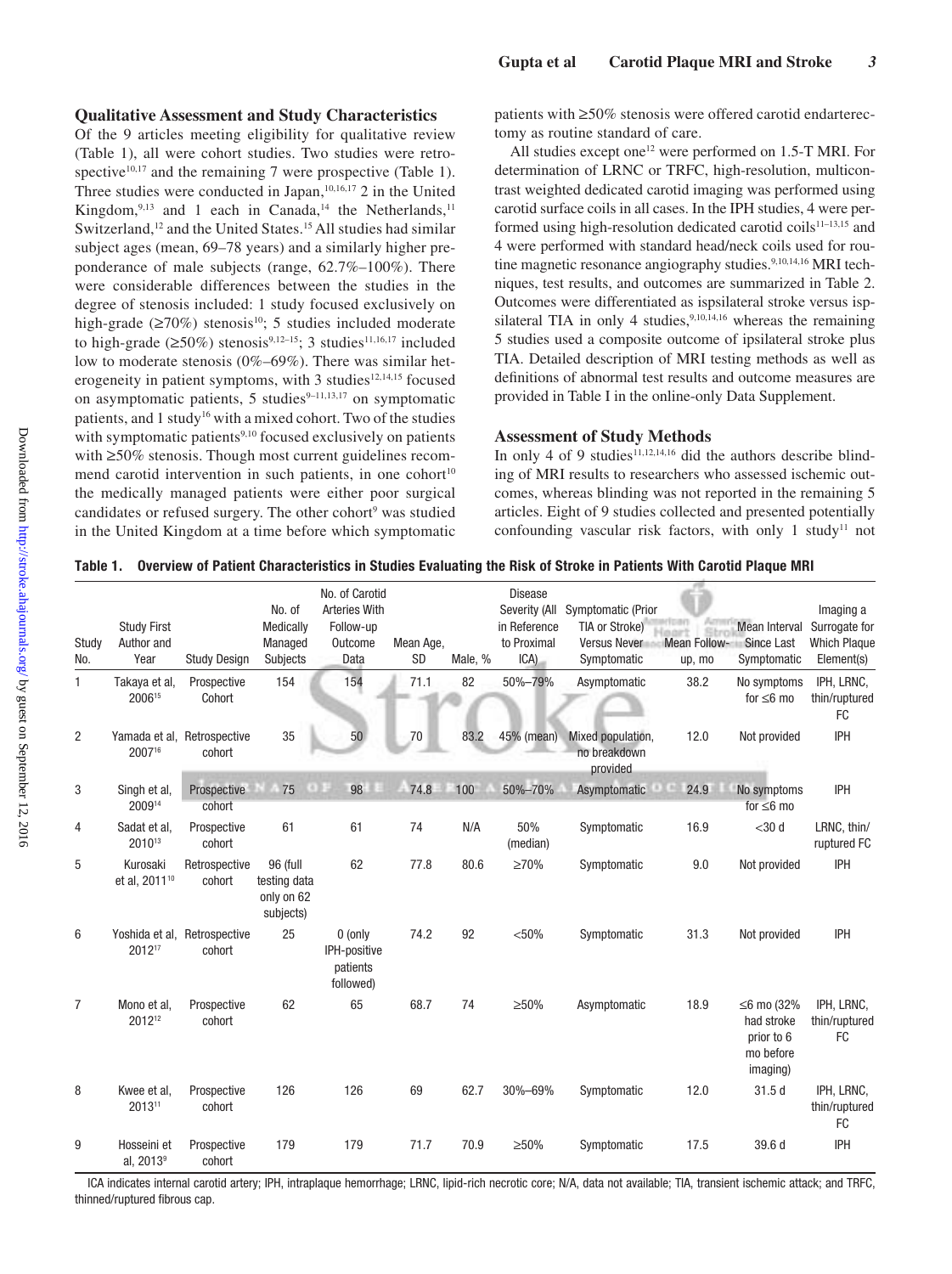| Study<br>No.   | <b>Study First</b><br>Author and<br>Year | Plaque<br>Element | No. of Arteries<br><b>With Negative</b><br><b>MRI</b> | No. of Arteries<br>With Positive<br><b>MRI</b> | Ipsilateral<br>Ischemic<br>Strokes in<br><b>Negative Test</b><br>Group | Ipsilateral<br>Ischemic<br>Strokes in<br><b>Positive Test</b><br>Group | Ipsilateral<br>All Ischemic<br>Events<br>(TIA/Stroke)<br>in Negative<br><b>Test Group</b> | Ipsilateral<br>All Ischemic<br>Events (TIA/<br>Stroke) in<br><b>Positive Test</b><br>Group | All-Event<br>(TIA/Stroke)<br><b>HR</b> | 95% CI         |
|----------------|------------------------------------------|-------------------|-------------------------------------------------------|------------------------------------------------|------------------------------------------------------------------------|------------------------------------------------------------------------|-------------------------------------------------------------------------------------------|--------------------------------------------------------------------------------------------|----------------------------------------|----------------|
| 1a             | Takaya et al,                            | IPH               | 68                                                    | 43                                             | N/A                                                                    | N/A                                                                    | 3                                                                                         | 8                                                                                          | 5.2                                    | $1.6 - 17.3$   |
| 1 <sub>b</sub> | 200615                                   | <b>TRFC</b>       | N/A                                                   | N/A                                            | N/A                                                                    | N/A                                                                    | 1                                                                                         | 10                                                                                         | 17                                     | $2.2 - 132.0$  |
| 1c             |                                          | <b>LRNC</b>       | 43                                                    | 111                                            | N/A                                                                    | N/A                                                                    | $\mathbf{1}$                                                                              | 11                                                                                         | 4.4                                    | $0.6 - 33.7$   |
| $\overline{2}$ | Yamada et al,<br>200716                  | IPH               | 28                                                    | 22                                             | $\mathbf 0$                                                            | 4                                                                      | $\mathbf 0$                                                                               | $\overline{4}$                                                                             | N/A                                    | N/A            |
| 3              | Singh et al,<br>200914                   | IPH               | 62                                                    | 36                                             | $\mathbf 0$                                                            | $\overline{2}$                                                         | $\mathbf 0$                                                                               | $6\phantom{1}$                                                                             | 3.59                                   | $2.48 - 4.71$  |
| 4a             | Sadat et al,                             | <b>TRFC</b>       | 34                                                    | 27                                             | N/A                                                                    | N/A                                                                    | N/A                                                                                       | N/A                                                                                        | 7.39                                   | $1.61 - 33.82$ |
| 4b             | $2010^{13}$                              | <b>LRNC</b>       | 42                                                    | 19                                             | N/A                                                                    | N/A                                                                    | N/A                                                                                       | N/A                                                                                        | 1.75                                   | $0.55 - 5.54$  |
| 4c             |                                          | IPH               | 30                                                    | 31                                             | N/A                                                                    | N/A                                                                    | N/A                                                                                       | N/A                                                                                        | 5.85                                   | $1.27 - 26.77$ |
| 5              | Kurosaki et al,<br>201110                | IPH               | 30                                                    | 32                                             | $\mathbf{1}$                                                           | $\overline{2}$                                                         | $\mathbf{1}$                                                                              | 6                                                                                          | N/A                                    | N/A            |
| 6              | Yoshida et al.<br>201217                 | IPH               | $\mathbf{0}$                                          | 25                                             | N/A                                                                    | N/A                                                                    | N/A                                                                                       | 11                                                                                         | N/A                                    | N/A            |
| 7a             | Mono et al,                              | <b>LRNC</b>       | 49                                                    | 16                                             | N/A                                                                    | N/A                                                                    | 2                                                                                         | 3                                                                                          | 7.2                                    | $1.12 - 46.28$ |
| 7b             | 201212                                   | <b>TRFC</b>       | 23                                                    | 42                                             | N/A                                                                    | N/A                                                                    | $\mathbf{1}$                                                                              | 4                                                                                          | 1.103                                  | $0.11 - 10.70$ |
| 7c             |                                          | IPH               | 49                                                    | 16                                             | N/A                                                                    | N/A                                                                    | 5                                                                                         | 0                                                                                          | 0.03                                   | $0.00 - 86.62$ |
| 8a             | Kwee et al.                              | <b>LRNC</b>       | N/A                                                   | N/A                                            | N/A                                                                    | N/A                                                                    | 3                                                                                         | 10                                                                                         | 3.2                                    | $1.08 - 9.50$  |
| 8b             | 201311                                   | <b>TRFC</b>       | N/A                                                   | N/A                                            | N/A                                                                    | N/A                                                                    | 2                                                                                         | 11                                                                                         | 5.8                                    | $1.91 - 17.32$ |
| 8c             |                                          | IPH               | N/A                                                   | N/A                                            | N/A                                                                    | N/A                                                                    | 6                                                                                         | $H = 7$                                                                                    | 3.5                                    | 1.06-11.96     |
| 9              | Hosseini et al.<br>2013 <sup>9</sup>     | IPH               | 65                                                    | 114                                            | $\mathbf{1}$                                                           | 25<br>$-65$                                                            | 5                                                                                         | 57                                                                                         | 12                                     | $4.8 - 30.1$   |

**Table 2. Overview of MRI Plaque Testing Characteristics and Risk of Ipsilateral Cerebrovascular Events**

CI indicates confidence interval; HR, hazard ratio; IPH, intraplaque hemorrhage; LRNC, lipid-rich necrotic core; N/A, data not available; TIA, transient ischemic attack; and TRFC, thinned/ruptured fibrous cap.

presenting these data. Finally, in the assessment of the completeness of follow-up, in 1 study<sup>12</sup> 2 subjects moved from the country and were lost to follow-up. No other follow-up losses were described in the remaining 8 studies.

### **Meta-analysis Results**

Seven of 9 studies meeting inclusion for systematic review were eligible for meta-analysis. One study was not amenable for meta-analysis<sup>17</sup> as only IPH-positive subjects were followed to outcome, whereas another study<sup>16</sup> did not report the association between imaging findings and event rates in the form of a HR and thereby did not provide data needed for the meta-analysis. The remaining 7 studies had data that could be included in meta-analysis, including 7 studies evaluating IPH, 9-15 4 studies evaluating LRNC,<sup>11–13,15</sup> and 4 studies evaluating TRFC.<sup>11–13,15</sup>

In the IPH-characterized group, a total of 678 patients and 702 unique carotid arteries were meta-analyzed with a mean follow-up of 20.2 months. In the LRNC-characterized group, 403 patients and 406 carotid arteries with a mean follow-up of 23.8 months were meta-analyzed. Finally, in the TRFCcharacterized group, a total of 363 carotid arteries and patients with a mean follow-up of 22.1 months were meta-analyzed. No significant heterogeneity or publication bias was noted in the 3 primary analyses (Table 3). We found a significant positive relationship between IPH, LRNC, and TRFC and the risk of future ischemic events (stroke plus TIA), with a randomeffects HR of 4.59 (95% confidence interval [CI], 2.92–7.24), 3.00 (95% CI, 1.51–5.95), and 5.93 (95% CI, 2.65–13.29), respectively, for each specific plaque element (Figure 2).

### **Subset Analyses**

No significant heterogeneity was found in any of the subset analyses with the exception of borderline heterogeneity  $(I<sup>2</sup>=68%)$  present in subset analysis of the 3 IPH studies using standard neck coils. A statistically significant random-effects HR was preserved in subset analyses including symptomatic versus asymptomatic subjects in studies of IPH and LRNC,

|                          | Table 3. Heterogeneity and Publication Bias Measures of |  |  |  |
|--------------------------|---------------------------------------------------------|--|--|--|
| <b>Main Study Groups</b> |                                                         |  |  |  |

|                  | Test of<br>Heterogeneity | <b>Publication Bias</b><br>(Begg and Mazumdar<br><b>Rank Correlation)</b> |                    |        |
|------------------|--------------------------|---------------------------------------------------------------------------|--------------------|--------|
| Group            | $1^2$                    | Kendell $\tau$                                                            | Test Statistic (Z) | PValue |
| All IPH studies  | 0.1%                     | -3                                                                        | $-0.45$            | 0.652  |
| All LRNC studies | $0\%$                    | 0.333                                                                     | 0.679              | 0.4969 |
| All TRFC studies | $0\%$                    | 0                                                                         | 0                  | 0.9999 |

IPH indicates intraplaque hemorrhage; LRNC, lipid-rich necrotic core; and TRFC, thinned/ruptured fibrous cap.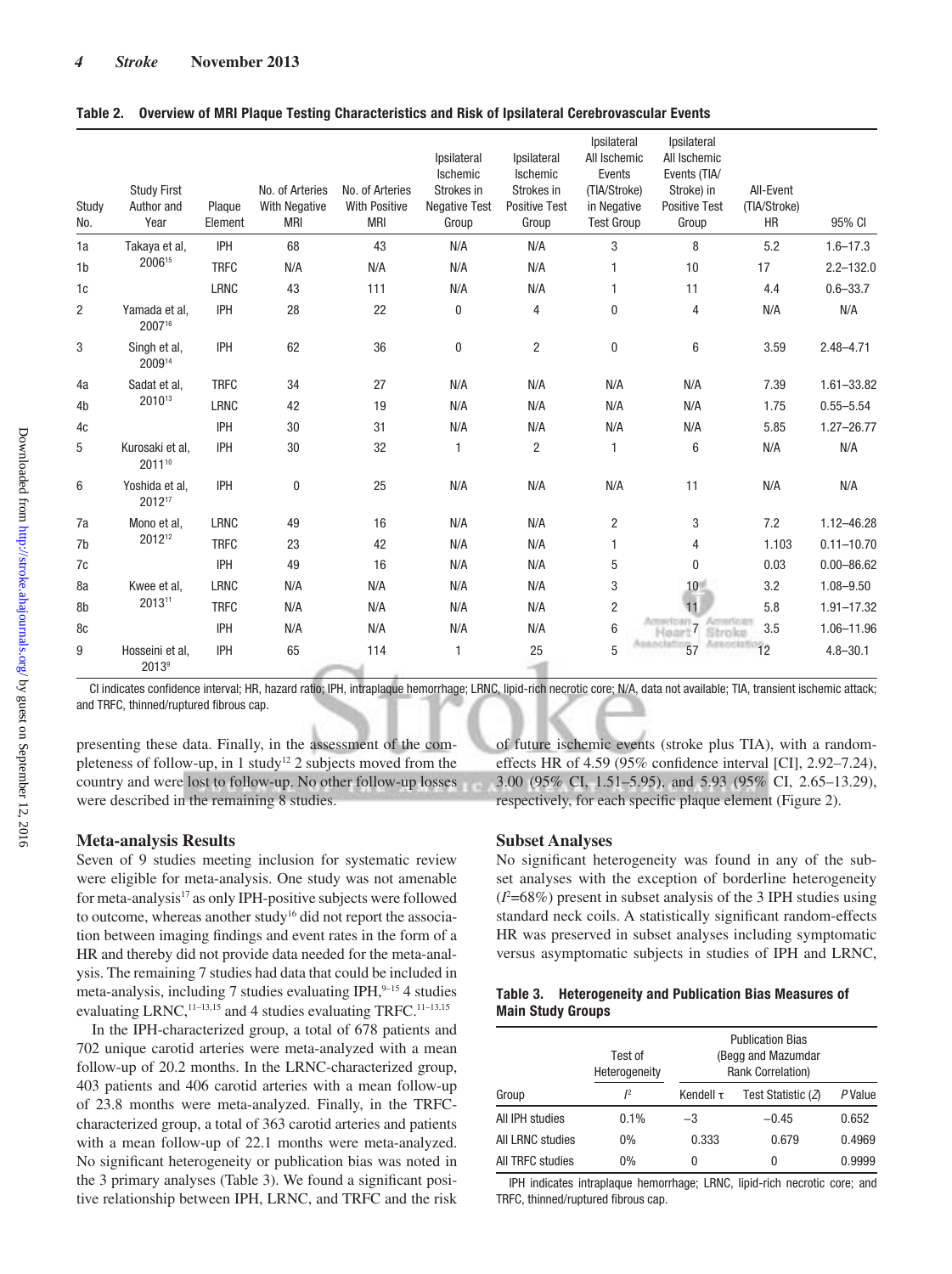



**Figure 2.** Individual forest plots of the association between MRI-determined intraplaque hemorrhage (IPH), lipid-rich necrotic core (LRNC), and thinning/rupture of the fibrous cap (TRFC), and ipsilateral cerebrovascular events determined by a random-effects model for all studies. Squares represent point estimates for effect size expressed as a hazard ratio (HR) with the size proportional to the inverse variance of the estimate. Diamond represents pooled estimate. Lines represent 95% confidence intervals (CIs).

and in studies of symptomatic subjects with TRFC. The single subset analysis not achieving statistical significance was the analysis of TRFC in asymptomatic subjects (*P*=0.268; Table 4). Furthermore, in the IPH studies, no significant difference in HR was found when studies were stratified by whether multisequence technique with a dedicated carotid coil was used.

## **Discussion**

Measurement of stenosis severity has been the primary imaging-based measure of stroke risk in carotid atherosclerotic disease and plays a critical role in existing treatment guidelines.1,2 However, histopathologic studies have demonstrated that certain plaque elements, independent of arterial narrowing, are more likely to cause symptoms and thereby are hallmarks of unstable plaque.<sup>3</sup> Recent developments in MRI technology have allowed accurate discrimination between the specific histological subtypes of carotid plaque as proposed by the AHA.<sup>4</sup> However, studies using MRI of plaque to predict patient outcome are relatively new, with the first such study to our knowledge published in 2006.15

In our study, we found carotid plaques with IPH, LRNC, or TRFC are significantly more likely to result in ispsilateral ischemic events, with HR ranging from ≈3 for LRNC to ≈6 for TRFC, with this increased risk present across a wide range of stenosis severity. This is the first comprehensive meta-analysis of MRI plaque characteristics and stroke prediction, though 1 recent study<sup>9</sup> did present a limited metaanalysis of IPH alongside an original patient cohort, finding a pooled odds ratio of 10.02 (95% CI, 5.46–18.38) associating IPH and future stroke/TIA. In our study, we were able to calculate a HR of 4.59 with narrower CIs (95% CI, 2.92–7.23) associating IPH and future stroke/TIA, with the difference between meta-analyses partly attributable to the risk metric used in our study, the HR, a potentially more useful measure of risk taking into account time to events. Further important differences in our meta-analysis of IPH data include analyzing recent studies $11,12$  with 188 additional patients and the inclusion of larger and longer followed cohorts published more than once in the literature.<sup>13</sup> One such recent study, Mono et al, $12$  seems to contribute to the decreased effect size of IPH as a predictor of stroke compared with the previous meta-analysis.<sup>9</sup> In this study, the only 1 performed on a 3-T MRI, there were 5 ischemic events in 65 patients, none of which occurred in the group with IPH present.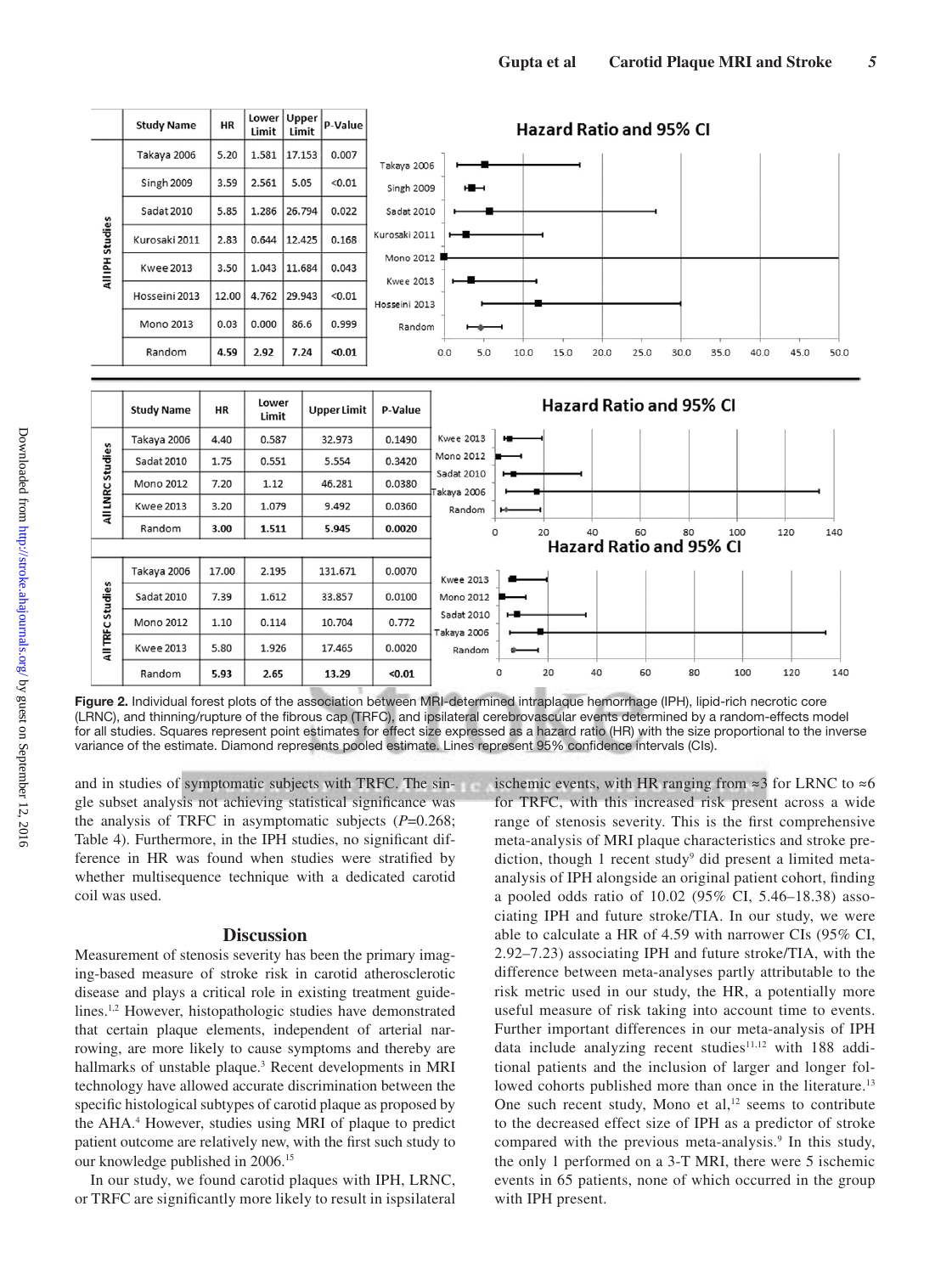| Table 4. | <b>Subgroup Analyses of Specific Plaque Element Studies</b> |  |  |  |
|----------|-------------------------------------------------------------|--|--|--|
|          |                                                             |  |  |  |

|                                                                         |                          |                         |                     | Test of<br>Heterogeneity |                | <b>Publication Bias</b>  |        | <b>Test Between</b><br>Groups   |        |
|-------------------------------------------------------------------------|--------------------------|-------------------------|---------------------|--------------------------|----------------|--------------------------|--------|---------------------------------|--------|
| Subgroup                                                                | No. of<br><b>Studies</b> | HR (95% CI)             | <b>HR</b><br>PValue | $I^2$                    | Kendell $\tau$ | Test<br>Statistic<br>(Z) | PValue | Test<br><b>Statistic</b><br>(Z) | PValue |
| IPH studies with<br>asymptomatic subjects                               | 3                        | $3.66(2.70 - 4.95)$     | < 0.01              | 0%                       | $-1$           | $-0.52$                  | 0.602  | $-1.20$                         | 0.114  |
| IPH studies with symptomatic<br>subjects                                | 4                        | 5.860 (2.898-11.849)    | < 0.01              | 23.20%                   | $-0.33$        | 0.679                    | 0.4969 |                                 |        |
| IPH studies using<br>multisequence, carotid<br>coil-dependent technique | 4                        | $4.40(2.10 - 9.23)$     | < 0.01              | $0\%$                    | $-2$           | $-0.68$                  | 0.497  | $-0.24$                         | 0.407  |
| IPH studies using single<br>sequence, standard neck<br>coils            | 3                        | $5.044(2.147 - 11.851)$ | < 0.01              | 68%                      | 0.33           | 0.522                    | 0.6015 |                                 |        |
| <b>LRNC</b> studies with<br>asymptomatic subjects                       | $\overline{2}$           | 5.739 (1.463-22.511)    | 0.012               | $0\%$                    |                |                          |        | 1.08                            | 0.859  |
| <b>LRNC</b> studies with<br>symptomatic subjects                        | $\overline{2}$           | 2.410 (1.092-5.319)     | 0.028               | $0\%$                    |                |                          |        |                                 |        |
| <b>TRFC</b> studies with<br>asymptomatic subjects                       | $\overline{2}$           | $4.54(0.31 - 65.89)$    | 0.268               | 3%                       |                |                          |        | $-0.23$                         | 0.410  |
| <b>TRFC</b> studies with<br>symptomatic subjects                        | $\overline{2}$           | $6.304(2.581 - 15.395)$ | < 0.01              | $0\%$                    |                |                          |        |                                 |        |

Publication bias test only performed if minimum of 3 studies available. CI indicates confidence interval; HR, hazard ratio; IPH, intraplaque hemorrhage; LRNC, lipid-rich necrotic core; and TRFC, thinned/ruptured fibrous cap.

A statistically significant HR for all plaque elements was achieved when analysis was limited to studies of symptomatic patients, as well as with subset analyses of IPH and LRNC in asymptomatic patients. Perhaps related to a small sample size of the 2 studies of asymptomatic patients with TRFC, $12,15$ this particular subset analysis did not achieve statistical significance. Additional studies may provide the statistical power needed to arrive at more definitive conclusions of the role of TRFC in predicting ischemic events in this subgroup.

Furthermore, our study demonstrated no statistically significant difference in HR between the 3 plaque elements, though the presence of LRNC showed the lowest HR (3.00) and TRFC showed the highest HR (5.93), with IPH demonstrating an intermediate HR (4.59). This rank ordering of risk, if verified via future research, is consistent with the general sequence of plaque progression in the AHA classification scheme. In this cascade of events, lipid-rich atheroma typically precedes the development of more advanced plaque in which hemorrhage can develop. This in turn can further progress to surface defects and FC rupture, ultimately precipitating embolism.<sup>3</sup> Though 4 of the 7 studies<sup>11–13,15</sup> in this meta-analysis examined  $>1$  plaque element per patient, a multiparametric testing approach addressing the significance of each plaque element as a component of a composite plaque risk profile was not performed in any study. Furthermore, given the potential dynamic nature of plaque progression over time, the possibility that plaque elements may have changed between the time of testing and stroke/TIA outcome assessment was not evaluated by any study.

Our study also highlights potential barriers to the implementation of MRI carotid plaque imaging as a routine risk

American American<br>Heart Stroke stratification tool. For example, to determine the presence of LRNC and TRFC accurately, investigators used MRI protocols with multiple sequences, which generally take  $>30$  minutes to complete and require a specialized carotid artery surface MRI coil not typically used in most clinical settings. However, in 3 studies, IPH was measured using standard, large field-of-view neck coils with a gradient echo–based protocol that takes <5 minutes.9,10,14 Prediction of future events using these gradient echo–based techniques was not significantly different from prediction using multisequence technique with a carotid coil (HR of 5.04 versus 4.41; *P*=0.41), though the small number of studies in this subset analysis resulted in borderline statistically significant heterogeneity suggesting that further work is needed to confirm that these techniques do in fact perform similarly. Furthermore, additional work is needed to assess the clinical utility of this tool, given that the ability to distinguish between acute intraluminal thrombus and IPH accurately is a known limitation of gradient echo–based techniques of IPH classification.9

Our study illustrates important limitations of the current literature on MRI plaque characterization. First, there is significant variation in reporting outcomes, with most studies using a composite measure of stroke/TIA, thereby preventing the accurate calculation of separate HR for stroke versus TIA. Second, because detailed raw data on test results were not provided in the majority of studies, the pooled prevalence of each specific plaque element cannot be accurately calculated in the studies included in this meta-analysis. Third, there is significant variability in MRI techniques for plaque imaging, raising questions about which technique is best for risk stratification, including whether quantitative volumetric analyses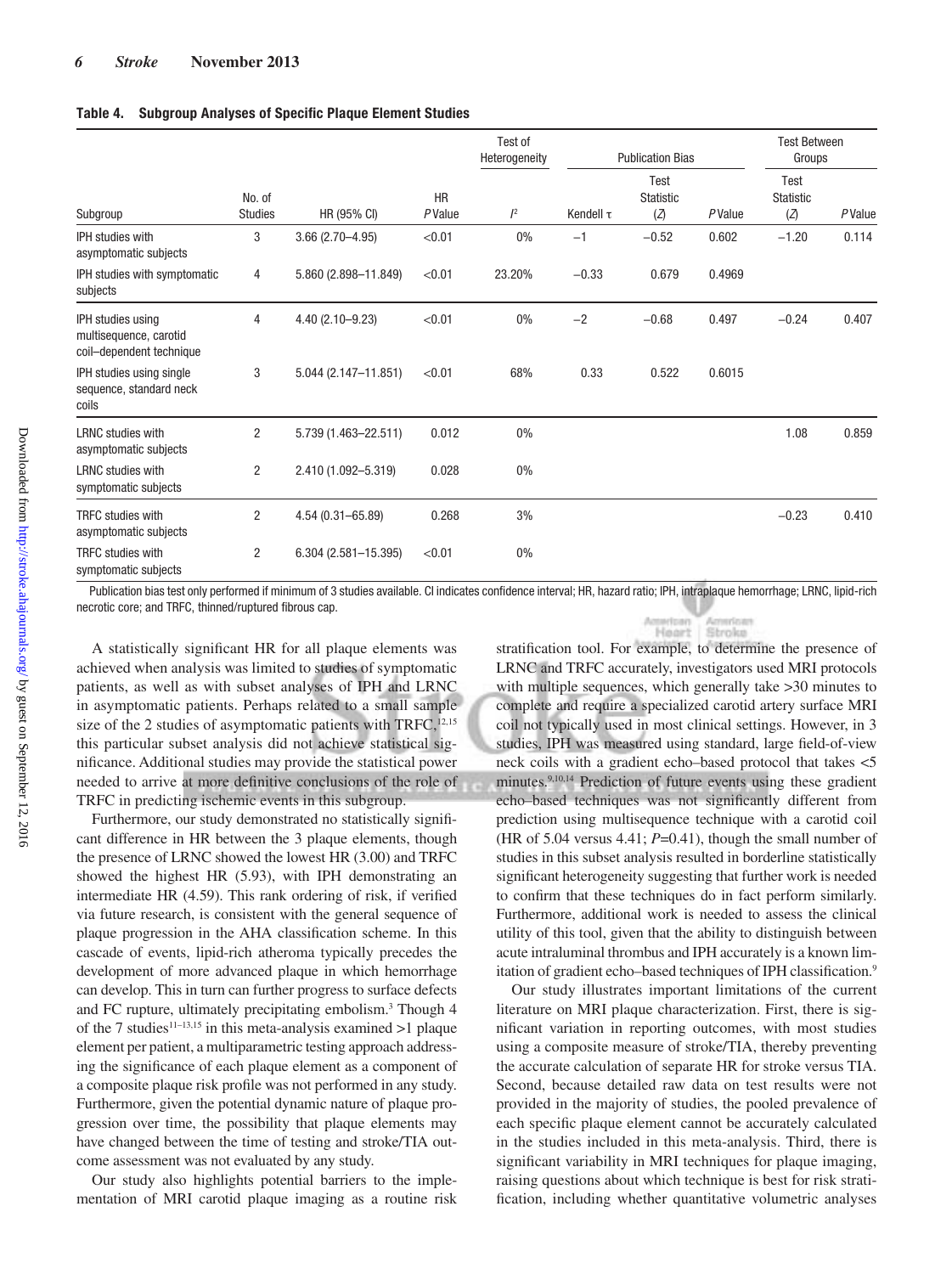are needed and the differences between plaque characterization on 1.5-T versus 3-T machines. Fourth, as many studies included patients with wide ranges of stenosis, more precise composite risk estimates taking into account both stenosis and plaque characteristics will require studies with less variability in the degree of stenosis included. Fifth, as only 2 subjects in total in the meta-analysis were described as being lost to follow-up, it is unclear what systematic efforts to assure follow-up were undertaken and to what extent losses to followup not explicitly described may have introduced bias in the ascertainment of study outcomes. Sixth, the lack of blinding in many studies also raises concerns about ascertainment bias, particularly when evaluating subjective end points of TIA.

Finally, depending on local surgical practices, those patients who undergo surgical revascularization may have plaque or vascular risk factor profiles that differ from the medically managed patients eligible for this meta-analysis, thereby potentially introducing selection bias into the nonrandomized cohort studies comprising this meta-analysis.

Despite these limits, there is sufficient evidence from our systematic review and meta-analysis to conclude that MRI characterization of the specific plaque elements of IPH, LRNC, and TRFC can provide additional measures of stroke risk not provided by simple measurement of luminal stenosis. The use of carotid plaque MRI to select high-risk groups that may benefit from surgical revascularization requires continued investigation, particularly in asymptomatic carotid stenosis, with validation that may ultimately require an ancillary cohort study of the medical management arm of 1 of the modern randomized controlled trials of medical versus surgical therapy for stroke prevention.

## **Sources of Funding**

Dr Gupta's effort has been supported by an Association of University Radiologists-General Electric Radiology Research Award Fellowship.

**Disclosures** F THE AMERICA

None.

#### **References**

- 1. Halliday A, Harrison M, Hayter E, Kong X, Mansfield A, Marro J, et al; Asymptomatic Carotid Surgery Trial (ACST) Collaborative Group. 10-year stroke prevention after successful carotid endarterectomy for asymptomatic stenosis (ACST-1): a multicentre randomised trial. *Lancet*. 2010;376:1074–1084.
- 2. Beneficial effect of carotid endarterectomy in symptomatic patients with high-grade carotid stenosis. North American Symptomatic Carotid Endarterectomy Trial Collaborators. *N Engl J Med*. 1991;325:445–453.
- 3. Stary HC, Chandler AB, Dinsmore RE, Fuster V, Glagov S, Insull W Jr, et al. A definition of advanced types of atherosclerotic lesions and a histological classification of atherosclerosis. A report from the Committee on Vascular Lesions of the Council on Arteriosclerosis, American Heart Association. *Circulation*. 1995;92:1355–1374.
- 4. Cai JM, Hatsukami TS, Ferguson MS, Small R, Polissar NL, Yuan C. Classification of human carotid atherosclerotic lesions with *in vivo* multicontrast magnetic resonance imaging. *Circulation*. 2002;106:1368–1373.
- 5. den Hartog AG, Bovens SM, Koning W, Hendrikse J, Luijten PR, Moll FL, et al. Current status of clinical magnetic resonance imaging for plaque characterisation in patients with carotid artery stenosis. *Eur J Vasc Endovasc Surg*. 2013;45:7–21.
- 6. Abbott AL. Medical (nonsurgical) intervention alone is now best for prevention of stroke associated with asymptomatic severe carotid stenosis: results of a systematic review and analysis. *Stroke*. 2009;40:e573–e583.
- 7. Liberati A, Altman DG, Tetzlaff J, Mulrow C, Gøtzsche PC, Ioannidis JP, et al. The PRISMA statement for reporting systematic reviews and metaanalyses of studies that evaluate health care interventions: explanation and elaboration. *PLoS Med*. 2009;6:e1000100.
- 8. Gupta A, Chazen JL, Hartman M, Delgado D, Anumula N, Shao H, et al. Cerebrovascular reserve and stroke risk in patients with carotid stenosis or occlusion: a systematic review and meta-analysis. *Stroke*. 2012;43:2884–2891.
- 9. Hosseini AA, Kandiyil N, Macsweeney ST, Altaf N, Auer DP. Carotid plaque hemorrhage on magnetic resonance imaging strongly predicts recurrent ischemia and stroke. *Ann Neurol*. 2013;73:774–784.
- 10. Kurosaki Y, Yoshida K, Endo H, Chin M, Yamagata S. Association between carotid atherosclerosis plaque with high signal intensity on T1-weighted imaging and subsequent ipsilateral ischemic events. *Neurosurgery*. 2011;68:62–7, discussion 67.
- 11. Kwee RM, van Oostenbrugge RJ, Mess WH, Prins MH, van der Geest RJ, ter Berg JW, et al. MRI of carotid atherosclerosis to identify TIA and stroke patients who are at risk of a recurrence. *J Magn Reson Imaging*. 2013;37:1189–1194.
- 12. Mono ML, Karameshev A, Slotboom J, Remonda L, Galimanis A, Jung S, et al. Plaque characteristics of asymptomatic carotid stenosis and risk of stroke. *Cerebrovasc Dis*. 2012;34:343–350.
- 13. Sadat U, Teng Z, Young VE, Walsh SR, Li ZY, Graves MJ, et al. Association between biomechanical structural stresses of atherosclerotic carotid plaques and subsequent ischaemic cerebrovascular events–a longitudinal in vivo magnetic resonance imaging-based finite element study. *Eur J Vasc Endovasc Surg*. 2010;40:485–491.
- 14. Singh N, Moody AR, Gladstone DJ, Leung G, Ravikumar R, Zhan J, et al. Moderate carotid artery stenosis: MR imaging-depicted intraplaque hemorrhage predicts risk of cerebrovascular ischemic events in asymptomatic men. *Radiology*. 2009;252:502–508.
- 15. Takaya N, Yuan C, Chu B, Saam T, Underhill H, Cai J, et al. Association between carotid plaque characteristics and subsequent ischemic cerebrovascular events: a prospective assessment with MRI–initial results. *Stroke*. 2006;37:818–823.
- 16. Yamada N, Higashi M, Otsubo R, Sakuma T, Oyama N, Tanaka R, et al. Association between signal hyperintensity on T1-weighted MR imaging of carotid plaques and ipsilateral ischemic events. *AJNR Am J Neuroradiol*. 2007;28:287–292.
- 17. Yoshida K, Sadamasa N, Narumi O, Chin M, Yamagata S, Miyamoto S. Symptomatic low-grade carotid stenosis with intraplaque hemorrhage and expansive arterial remodeling is associated with a high relapse rate refractory to medical treatment. *Neurosurgery*. 2012;70:1143–50, discussion 1150.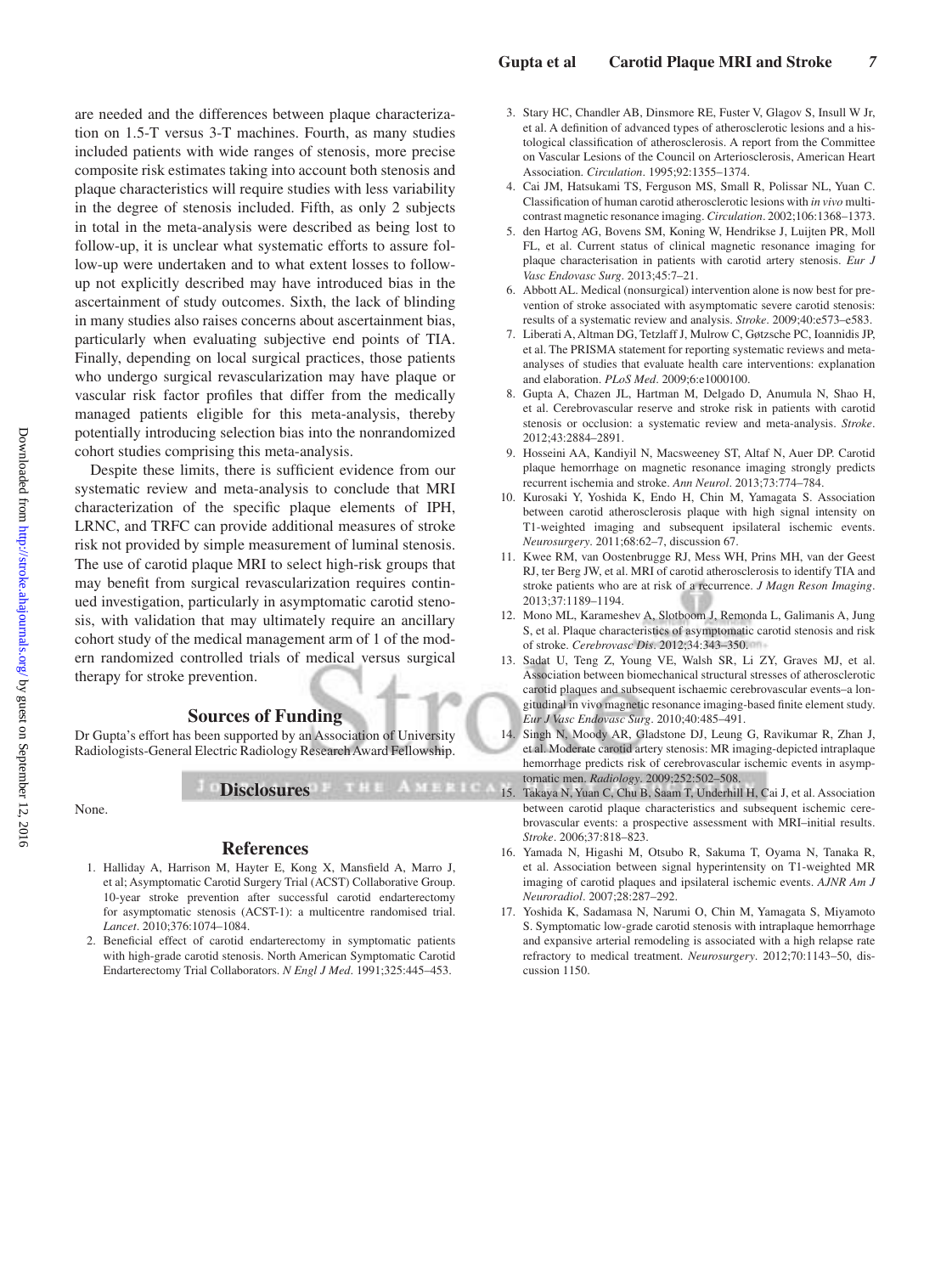



# **Carotid Plaque MRI and Stroke Risk: A Systematic Review and Meta-analysis**

Delgado, Allison Dunning, Alvin I. Mushlin and Pina C. Sanelli Ajay Gupta, Hediyeh Baradaran, Andrew D. Schweitzer, Hooman Kamel, Ankur Pandya, Diana

Print ISSN: 0039-2499. Online ISSN: 1524-4628 Copyright © 2013 American Heart Association, Inc. All rights reserved. *Stroke* is published by the American Heart Association, 7272 Greenville Avenue, Dallas, TX 75231 *Stroke.* published online August 29, 2013;

<http://stroke.ahajournals.org/content/early/2013/08/29/STROKEAHA.113.002551> World Wide Web at: The online version of this article, along with updated information and services, is located on the

Data Supplement (unedited) at:

<http://stroke.ahajournals.org/content/suppl/2013/08/29/STROKEAHA.113.002551.DC1.html>

process is available in the [Permissions and Rights Question and Answer d](http://www.ahajournals.org/site/rights/)ocument. Request Permissions in the middle column of the Web page under Services. Further information about this Once the online version of the published article for which permission is being requested is located, click in *Stroke* can be obtained via RightsLink, a service of the Copyright Clearance Center, not the Editorial Office. **Permissions:** Requests for permissions to reproduce figures, tables, or portions of articles originally published

<http://www.lww.com/reprints> **Reprints:** Information about reprints can be found online at:

<http://stroke.ahajournals.org//subscriptions/> **Subscriptions:** Information about subscribing to *Stroke* is online at: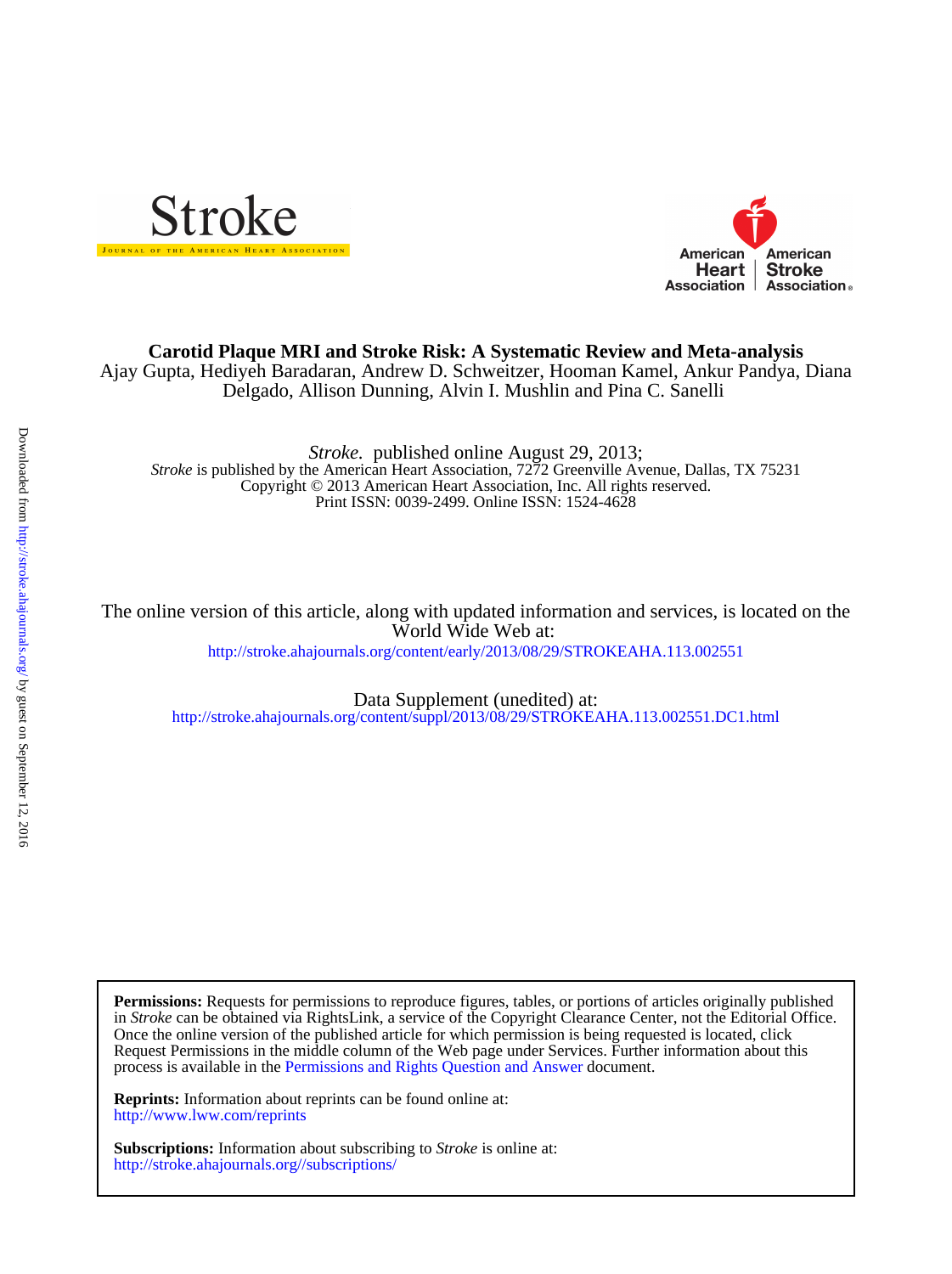# **SUPPLEMENTAL MATERIAL**

**Carotid Artery Plaque Characterization on MRI and Stroke Risk: A Systematic** 

**Review and Meta-Analysis**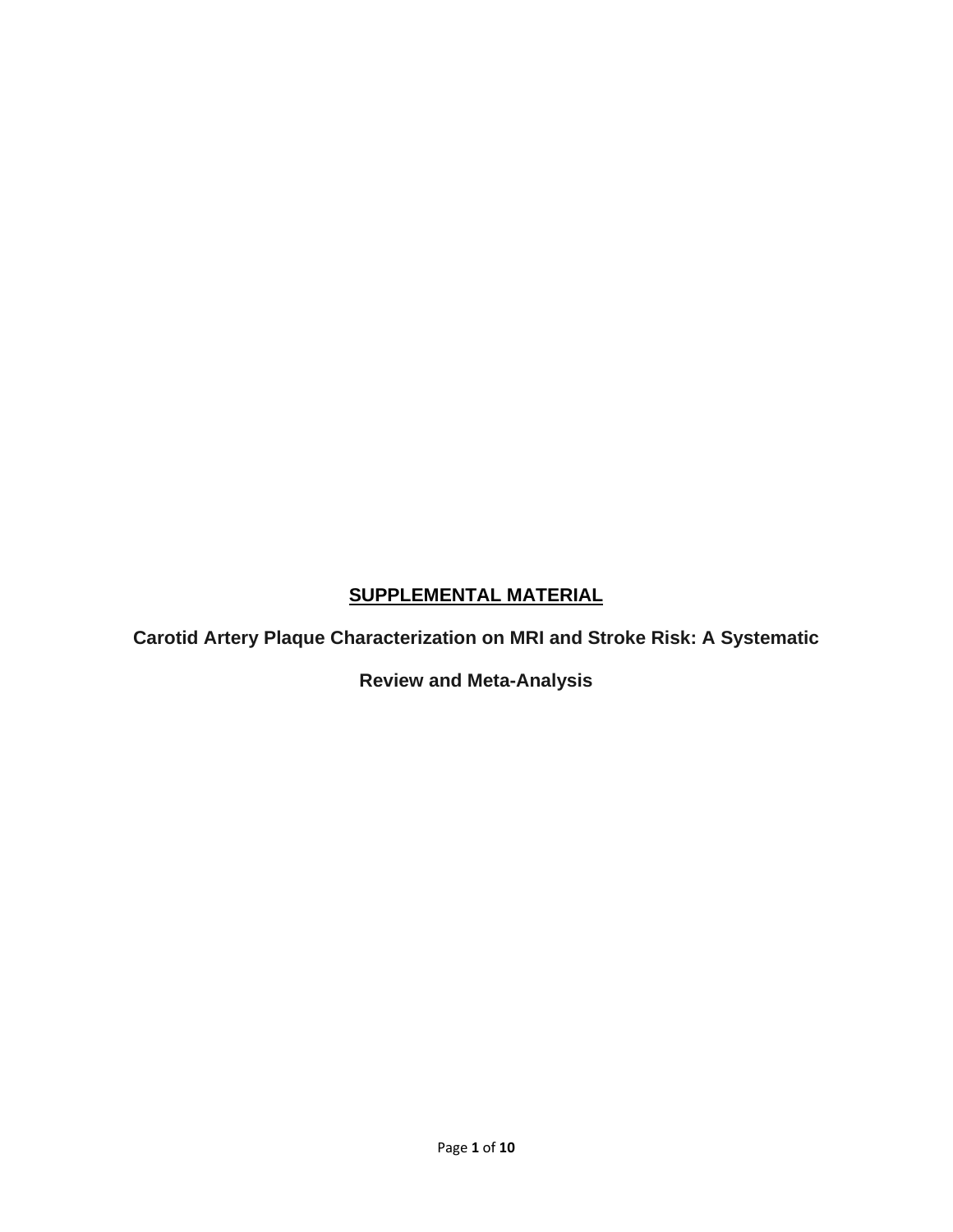# **SUPPLEMENTAL METHODS**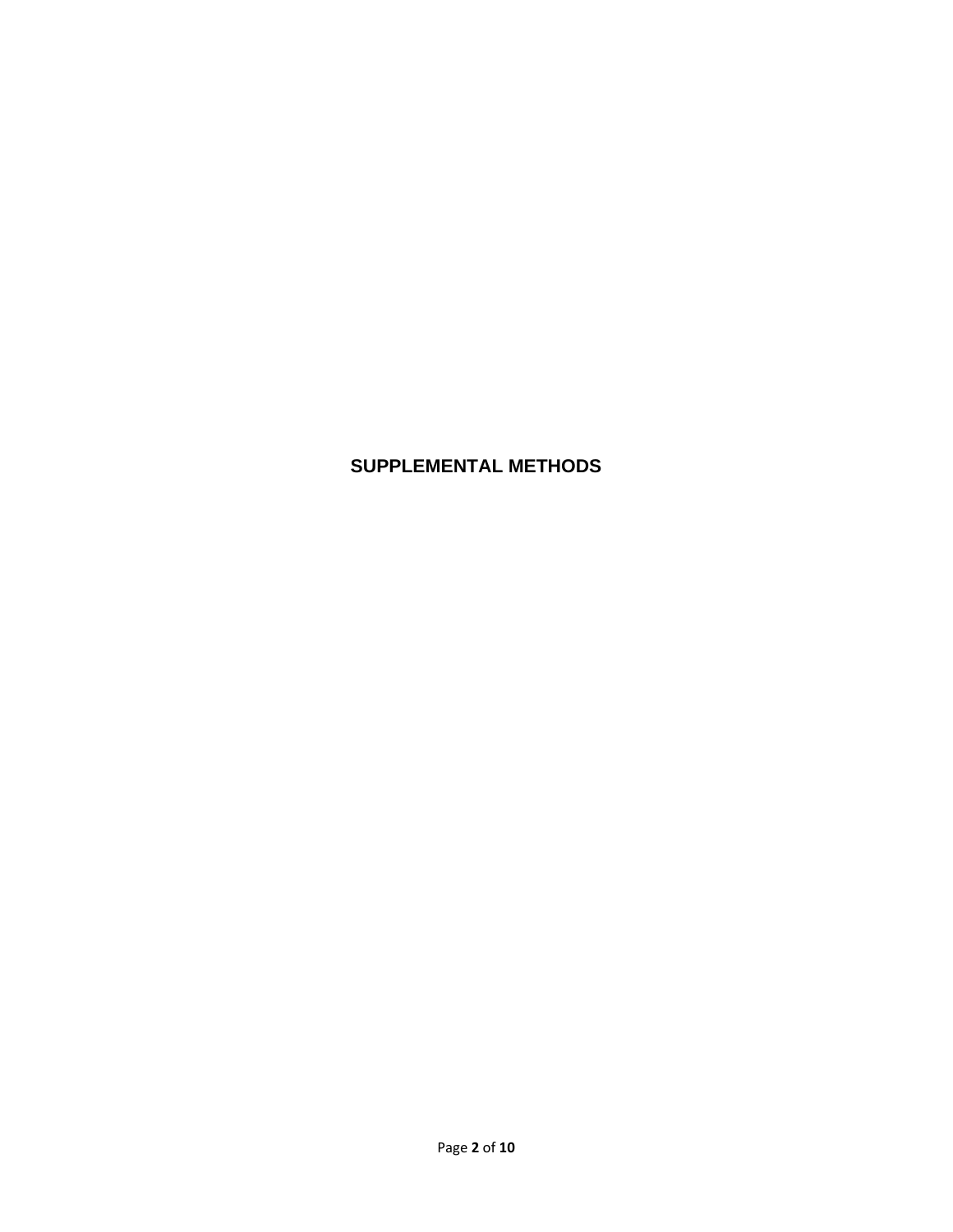# *Information Sources and Search:*

Potentially relevant articles were found by searching the biomedical electronic databases Ovid MEDLINE(R) In-Process & Other Non-Indexed Citations and Ovid MEDLINE(R)1946 to Present, Ovid Embase and the Cochrane Library. Relevant subject headings and free text terms were used. Published, unpublished and ongoing studies were identified by searching The Cochrane Central Register of Controlled Trials and the Agency for Healthcare Research and Quality's website. Additional records were identified by employing the Related Citations feature in PubMed and the Cited Reference Search in Web of Science®. The primary search was conducted in Ovid MEDLINE. Subject headings and key words were adapted for the other databases. In both MEDLINE and Embase, a validated search filter, developed by the Health Information Research Unit at McMaster University, to sensitively detect clinically sound prognostic studies, was applied.

Ovid MEDLINE(R) In-Process & Other Non-Indexed Citations and Ovid MEDLINE(R)1946 to Present.Searched 03/13/13.

1. exp Carotid Stenosis/ 11027

2. Plaque, Atherosclerotic/ 1583

3. (carotid adj3 (athero\$ or stenos\$ or ulcer\$ or plaque\$ or narrow\$ or obstruct\$ or occlus\$ or constrict\$ or bruit\$)).tw. 18774

- 4. (steno\$ occlus\$ or stenoocclus\$).tw. 667
- 5. Plaque\$.tw. 85630
- 6. or/1-5 104895
- 7. exp Magnetic Resonance Imaging/ 281263
- 8. magnetic resonance.tw. 190679
- 9. (vessel adj3 imag\$).tw. 828
- 10. (MR or MRI or MRIs or MRA or MRDTI).tw. 210725
- 11. or/7-10 422480
- 12. exp Stroke/ 75252
- 13. Stroke\$.tw. 133710
- 14. cerebrovascular.tw. 34776

15. ((brain or vascular or lacunar or venous or cerebral or isch?emic) adj2 (accident\$ or infarct\$ or event\$ or attack\$)).tw. 43254

- 16. (cva or cvas).tw. 1771
- 17. or/12-16 204222
- 18. 6 and 11 and 17 1704
- 19. limit 18 to "prognosis (maximizes sensitivity)" 520
- 20. (animals not (humans and animals)).sh. 3960085
- 21. 19 not 20 512

Embase via Ovid 1974 to 2013 March 13. Searched 03/13/13.

- 1. exp carotid artery obstruction/ 24029
- 2. atherosclerotic plaque/ 19450

3. (carotid adj3 (athero\$ or stenos\$ or ulcer\$ or plaque\$ or narrow\$ or obstruct\$ or occlus\$ or constrict\$ or bruit\$)).tw. 25881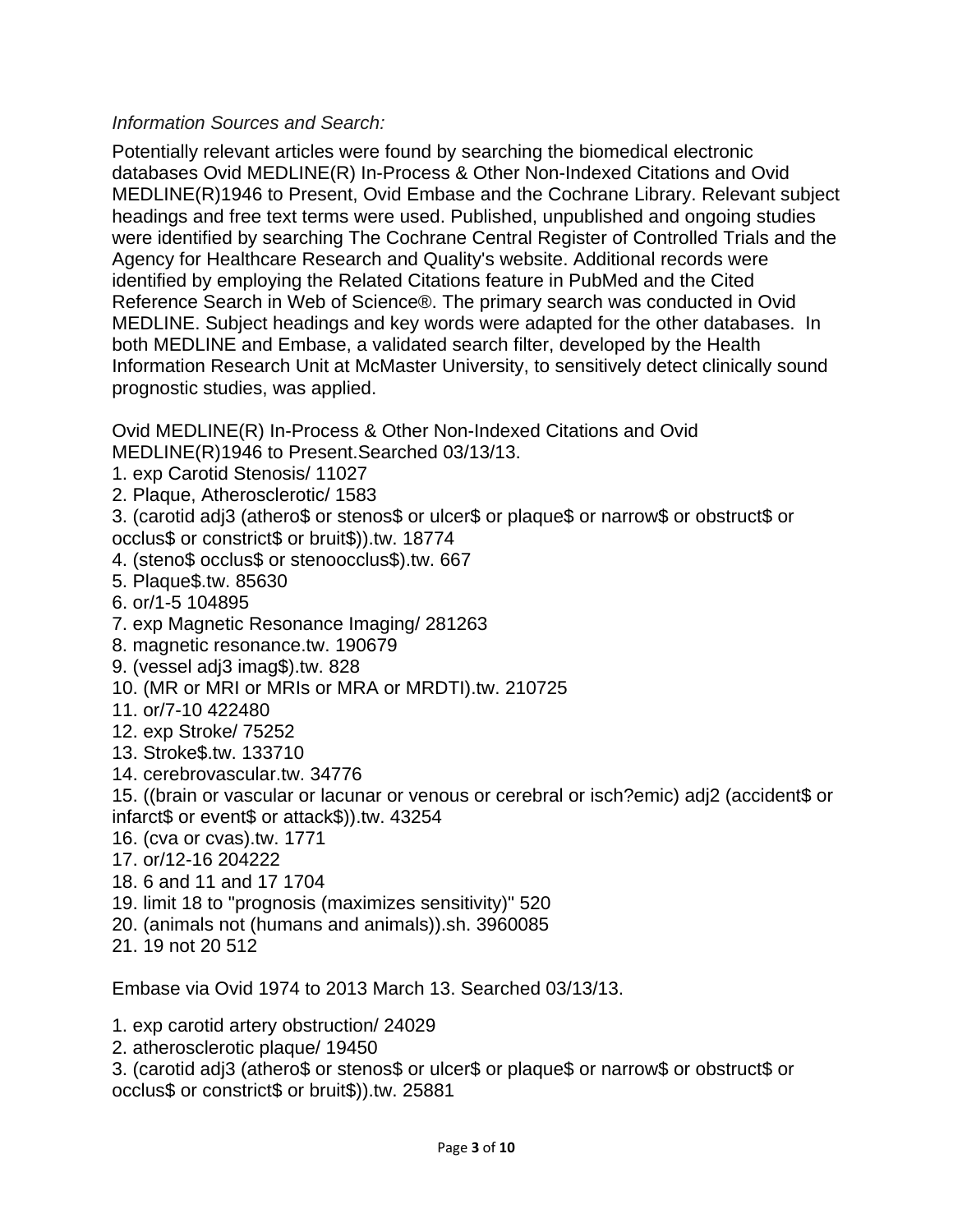- 4. (steno\$ occlus\$ or stenoocclus\$).tw. 1018
- 5. Plaque\$.tw. 108345
- 6. or/1-5 142819
- 7. exp nuclear magnetic resonance imaging/ 472524
- 8. magnetic resonance.tw. 227936
- 9. ((vessel or plaque) adj3 imag\$).tw. 2039
- 10. (MR or MRI or MRIs or MRA or MRDTI).tw. 271924
- 11. or/7-10 586858
- 12. exp cerebrovascular accident/ 51716
- 13. Stroke\$.tw. 188909
- 14. cerebrovascular.tw. 47063
- 15. ((brain or vascular or lacunar or venous or cerebral or isch?emic) adj2 (accident\$ or infarct\$ or event\$ or attack\$)).tw. 59686
- 16. (cva or cvas).tw. 3053
- 17. or/12-16 274329
- 18. 6 and 11 and 17 3150
- 19. ((animal or nonhuman) not (human and (animal or nonhuman))).de. 4587047
- 20. 18 not 19 3084
- 21. limit 20 to "prognosis (maximizes sensitivity)" 2410

Cochrane Library via Wiley.Searched 03/13/13.

- #1 MeSH descriptor: [Carotid Stenosis] explode all trees 525
- #2 MeSH descriptor: [Plaque, Atherosclerotic] this term only 16
- #3 (carotid near/3 (athero\* or stenos\* or ulcer\* or plaque\* or narrow\* or obstruct\* or occlus\* or constrict\* or bruit\*)) 1330
- #4 (steno\* occlus\* or stenoocclus\*) 840
- #5 Plaque\* 6666
- #6 (#1 or #2 or #3 or #4 or #5) 8357
- #7 MeSH descriptor: [Magnetic Resonance Imaging] explode all trees 4549
- #8 magnetic resonance 7074
- #9 ((vessel or plaque) near/3 imag\*) 138
- #10 (MR or MRI or MRIs or MRA or MRDTI) 13410
- #11 (#7 or #8 or #9 or #10) 16910
- #12 MeSH descriptor: [Stroke] explode all trees 4179
- #13 stroke\* 27172
- #14 cerebrovascular 6385
- #15 ((brain or vascular or lacunar or venous or cerebral or isch\*emic) near/2 (accident\* or infarct\* or event\* or attack\*)) 5070
- #16 (cva or cvas) 335
- #17 (#12 or #13 or #14 or #15 or #16) 31403
- #18 (#6 and #11 and #17) from 2000 to 2013 165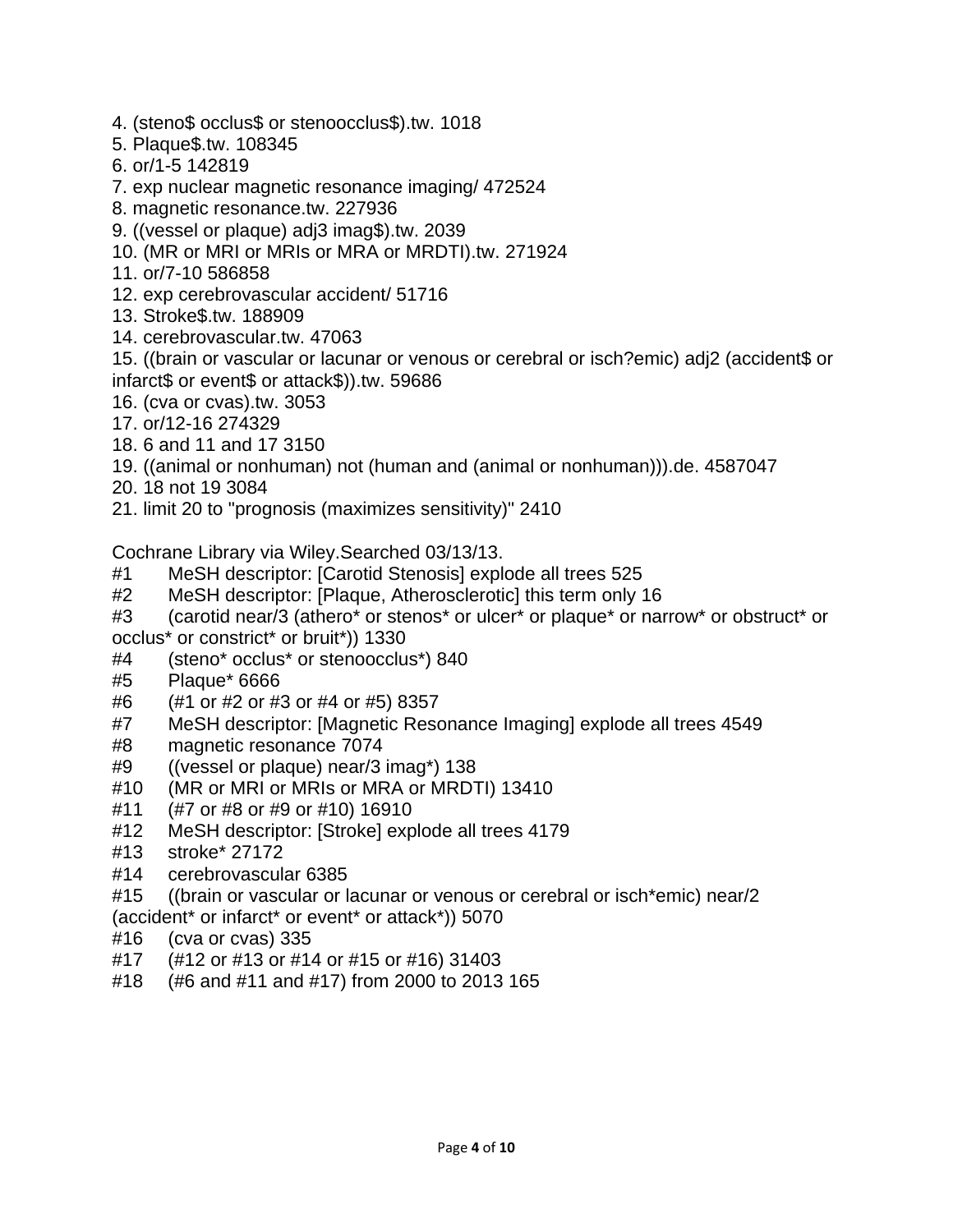# *Study Selection and Data Collection Process:*

The title and abstract of all references were reviewed by a single reader who excluded studies that did not meet the inclusion criteria. After preliminary articles were identified, manuscripts were reviewed in their entirety by two independent readers to determine final inclusion, with disagreements resolved by a third reader as a tie-breaker. Study data was extracted by two independent readers using a predetermined data collection template. All disagreements were resolved by an independent third reader as a tiebreaker.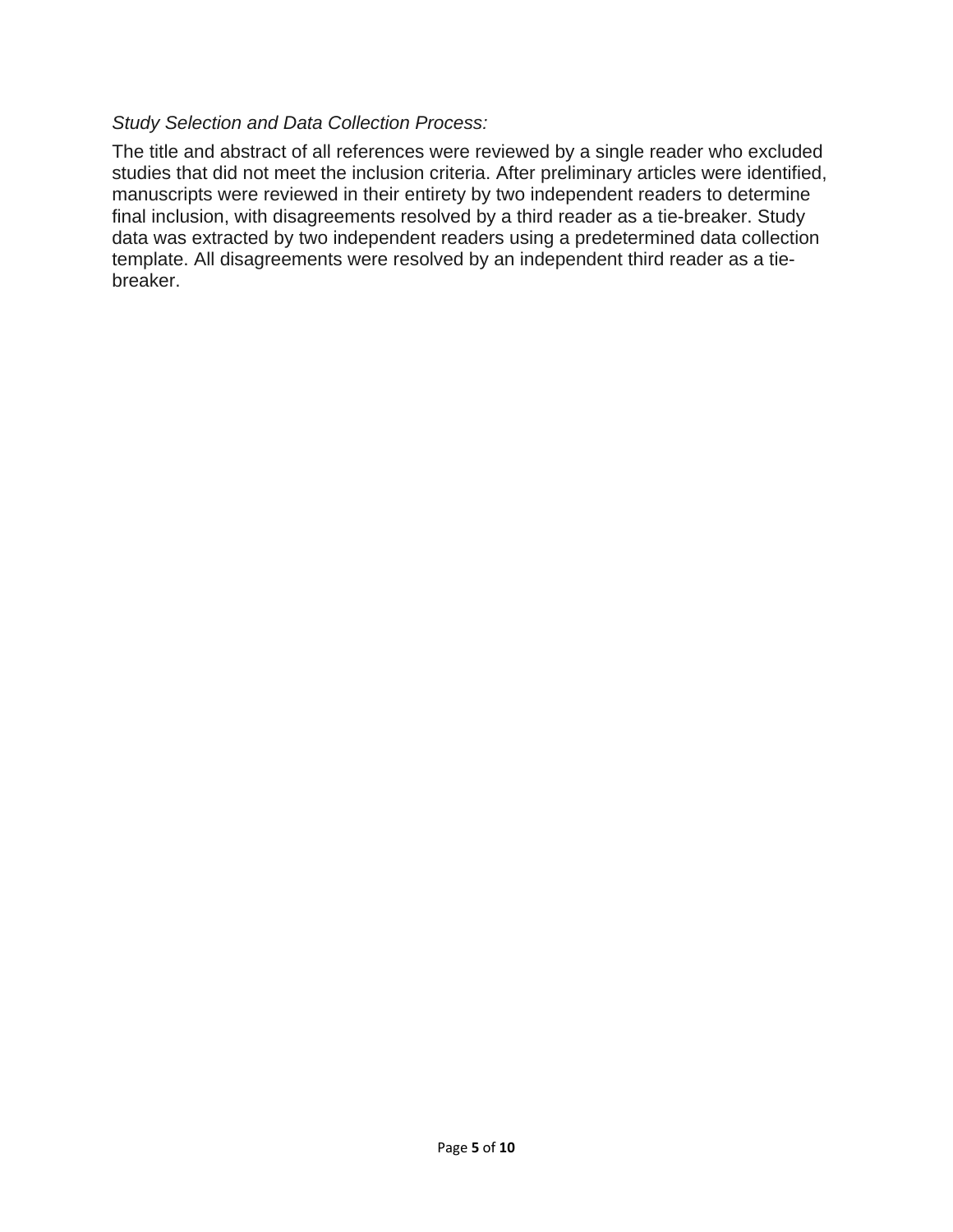# **SUPPLEMENTAL TABLE**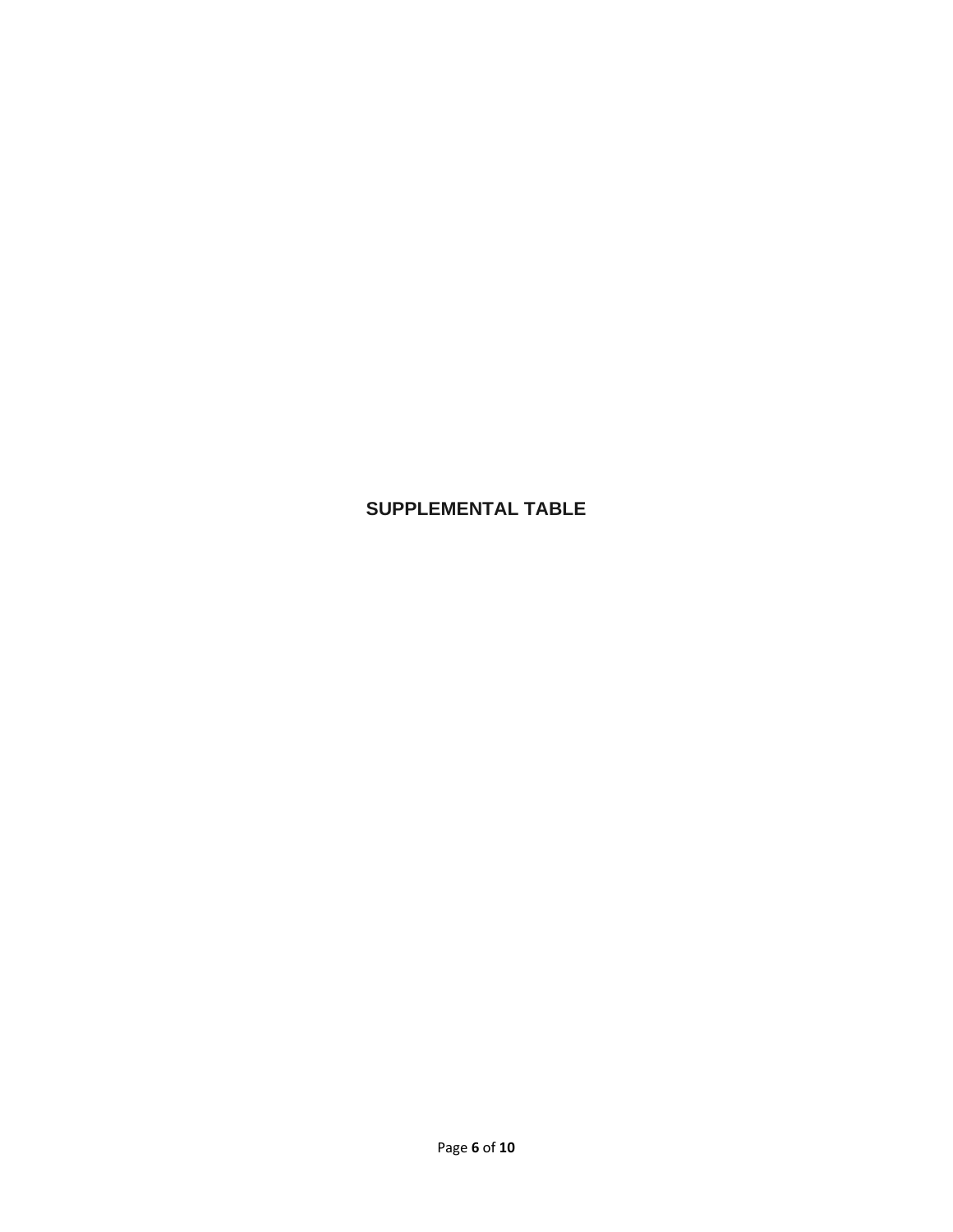| <b>Stroke or TIA Definition</b>                                                                                                                                                                                |  |  |  |  |  |  |
|----------------------------------------------------------------------------------------------------------------------------------------------------------------------------------------------------------------|--|--|--|--|--|--|
| Stroke: Clinical diagnosis after evaluation by vascular surgeon & neurologist<br>and confirmed to be of ischemic origin by neuroimaging. TIA: new-onset focal<br>neurological abnormality lasting >24 hours.   |  |  |  |  |  |  |
|                                                                                                                                                                                                                |  |  |  |  |  |  |
|                                                                                                                                                                                                                |  |  |  |  |  |  |
| Clinical diagnosis for stroke/TIA                                                                                                                                                                              |  |  |  |  |  |  |
| Clinical diagnosis for stroke/TIA determined by follow up in clinic and by phone<br>and by medical records evaluation                                                                                          |  |  |  |  |  |  |
| Clinical diagnosis based for stroke/TIA based on medical records and patient<br>interviews.                                                                                                                    |  |  |  |  |  |  |
|                                                                                                                                                                                                                |  |  |  |  |  |  |
|                                                                                                                                                                                                                |  |  |  |  |  |  |
| Stroke/TIA decided by 2 physicians based on combination of clinical &<br>imaging findings                                                                                                                      |  |  |  |  |  |  |
| Stroke/TIA defined on clinical basis                                                                                                                                                                           |  |  |  |  |  |  |
| TIA defined as focal neurologic deficit with no correlate on imaging and stroke<br>defined as focal neurologic deficit with evidence of acute infarction on imaging                                            |  |  |  |  |  |  |
|                                                                                                                                                                                                                |  |  |  |  |  |  |
|                                                                                                                                                                                                                |  |  |  |  |  |  |
| Strokes defined clinically but confirmed as ischemic with imaging. TIA: acute<br>loss of focal cerebral or monocular function <24h. Stroke: acute loss of focal<br>cerebral or monocular function lasting >24h |  |  |  |  |  |  |
|                                                                                                                                                                                                                |  |  |  |  |  |  |
|                                                                                                                                                                                                                |  |  |  |  |  |  |
| Ischemic events determined by clinical details but confirmed by imaging.                                                                                                                                       |  |  |  |  |  |  |

| Study<br>Number | <b>Study First</b><br>Author and<br>Year | Plaque<br>Element   | <b>Magnet Field</b><br>Strength | MRI Technique (for Plaque Element Under Study)                                                           | <b>MRI Coil Type</b>                                        | Definition of Abnormal MRI Test Result                                                                                                                                                                                                                    | Any Quantitative Plaque<br>Element Assessment                                                   | <b>Stroke or TIA Definition</b>                                                                                                                                                                                |
|-----------------|------------------------------------------|---------------------|---------------------------------|----------------------------------------------------------------------------------------------------------|-------------------------------------------------------------|-----------------------------------------------------------------------------------------------------------------------------------------------------------------------------------------------------------------------------------------------------------|-------------------------------------------------------------------------------------------------|----------------------------------------------------------------------------------------------------------------------------------------------------------------------------------------------------------------|
| 1a              | Takaya<br>20061                          | <b>IPH</b>          | 1.5T                            | High-resolution multi-contrast weighted technique<br>(TOF, T1W FS, PD FS, T2W FS)                        | dedicated carotid<br>phased-array surface<br>coil           | hyperintense T1W and TOF & isointense on T2. Recent IPH is<br>hyperintense on all sequences                                                                                                                                                               | Volumetric analysis with<br>assessment of mean areas for<br>plaque components and wall<br>areas | Stroke: Clinical diagnosis after evaluation by vascular surgeon & neurologist<br>and confirmed to be of ischemic origin by neuroimaging. TIA: new-onset focal<br>neurological abnormality lasting >24 hours.   |
| 1 <sub>b</sub>  |                                          | thin/ruptured<br>FC | 1.5T                            | High-resolution multi-contrast weighted technique<br>(TOF, T1W FS, PD FS, T2W FS)                        | dedicated carotid<br>phased-array surface<br>coil           | thin or absent dark band between lumen and plaque core                                                                                                                                                                                                    | Volumetric analysis with<br>assessment of mean areas for<br>plaque components and wall<br>areas |                                                                                                                                                                                                                |
| 1c              |                                          | LRNC                | 1.5T                            | High-resolution multi-contrast weighted technique<br>(TOF, T1W FS, PD FS, T2W FS)                        | dedicated carotid<br>phased-array surface<br>coil           | iso- to hyperintense on T1W and PD                                                                                                                                                                                                                        | Volumetric analysis with<br>assessment of mean areas for<br>plaque components and wall<br>areas |                                                                                                                                                                                                                |
| $\overline{2}$  | Yamada<br>20072                          | <b>IPH</b>          | 1.5T                            | 3D IR T1WI MPRAGE; also 3D TOF pre- and post-<br>qadolinium                                              | Standard neck array and<br>spine array coils                | Carotid plaque with intensity on MPRAGE of 200% that of adjacent<br>muscle with ROI placement                                                                                                                                                             | Plaque volume was calculated in<br>patients with high signal intensity.                         | Clinical diagnosis for stroke/TIA                                                                                                                                                                              |
| -3              | Singh 2009 <sup>3</sup>                  | <b>IPH</b>          | <b>1.5T</b>                     | 3D T1 FS SPGR                                                                                            | 8-channel neurovascular<br>phased-array coil                | SI > 50% adjacent muscle                                                                                                                                                                                                                                  | No volumetric analysis                                                                          | Clinical diagnosis for stroke/TIA determined by follow up in clinic and by phone<br>and by medical records evaluation                                                                                          |
| 4a              | Sadat 2010                               | thin/ruptured<br>FC | 1.5T                            | High-resolution multi-contrast weighted technique<br>(T1W FS, PD FS, T2W FS, STIR)                       | dedicated 4-channel<br>carotid phased-array<br>surface coil | FC discontinuity or cavity formation in plaque (absence of low T1<br>signal and high STIR signal band)                                                                                                                                                    | Plaque component areas<br>determined and 3D reconstructed<br>volumes were made.                 | Clinical diagnosis based for stroke/TIA based on medical records and patient<br>interviews.                                                                                                                    |
| 4 <sub>b</sub>  |                                          | LRNC                | 1.5T                            | High-resolution multi-contrast weighted technique<br>(T1W FS, PD FS, T2W FS, STIR)                       | dedicated 4-channel<br>carotid phased-array<br>surface coil | high signal on T1 relative to muscle, iso- to hypointense on T2,<br>STIR. Large lipid content if >25% of total volume                                                                                                                                     | Plaque component areas<br>determined and 3D reconstructed<br>volumes were made                  |                                                                                                                                                                                                                |
| 4c              |                                          | <b>IPH</b>          | 1.5T                            | High-resolution multi-contrast weighted technique<br>(T1W FS, PD FS, T2W FS, STIR)                       | dedicated 4-channel<br>carotid phased-array<br>surface coil | T1 hyperinstnse relative to muscle. Recent if high signal on all<br>sequences; Fresh if iso- to hypointense on T2                                                                                                                                         | Plaque component areas<br>determined and 3D reconstructed<br>volumes were made                  |                                                                                                                                                                                                                |
| -5              | Kurosaki<br>20115                        | <b>IPH</b>          | 1.5T                            | 3D GRE black-blood T1W                                                                                   | standard combined<br>neck/head coil                         | relative intensity of 1.2 times adjacent sternocleidomastoid muscle                                                                                                                                                                                       | No Volumetric analysis                                                                          | Stroke/TIA decided by 2 physicians based on combination of clinical &<br>imaging findings                                                                                                                      |
| 6               | Yoshida<br>2012 <sup>6</sup>             | <b>IPH</b>          | not reported                    | 3D GRE black blood T1W                                                                                   | not specified                                               | hyperintense signal relative to sternocleidomastoid muscle with ROI<br>placement                                                                                                                                                                          | No volumetric analysis                                                                          | Stroke/TIA defined on clinical basis                                                                                                                                                                           |
| 7a              | Mono 20127                               | LRNC                | 3T                              | High-resolution multi-contrast weighted technique<br>(TOF, T1W, CE T1W FS, and T2W FS)                   | dedicated 4-channel<br>carotid phased-array<br>surface coil | isointense on TOF, hyperintense on T1W, of variable intensity on<br>T2W, and hypointense on CE-T1W                                                                                                                                                        | Area and volume of plaque<br>components calculated.                                             | TIA defined as focal neurologic deficit with no correlate on imaging and stroke<br>defined as focal neurologic deficit with evidence of acute infarction on imaging                                            |
| 7b              |                                          | thin/ruptured<br>FC | 3T                              | High-resolution multi-contrast weighted technique<br>(TOF, T1W, CE T1W FS, and T2W FS)                   | dedicated 4-channel<br>carotid phased-array<br>surface coil | thin (dark band adjacent to lumen missing on TOF, smooth luminal<br>surface on all images) or ruptured (dark band adjacent to lumen<br>missing or discontinuous on TOF, signal at site of presumed<br>rupture hyperintense on TOF, and surface irregular) | Area and volume of plaque<br>components calculated                                              |                                                                                                                                                                                                                |
|                 |                                          | IPH                 | 3T                              | High-resolution multi-contrast weighted technique<br>(TOF, T1W, CE T1W FS, and T2W FS)                   | dedicated 4-channel<br>carotid phased-array<br>surface coil | hyperintensity on TOF and T1W and hypo-/isointense on T2WI and<br>CE-T1WI or hyperintense on all sequences                                                                                                                                                | Area and volume of plaque<br>components calculated                                              |                                                                                                                                                                                                                |
| 8a              | Kwee 2013 <sup>8</sup>                   | LRNC                | 1.5T                            | High-resolution multi-contrast weighted technique (3D<br>T1W, 3D TOF, T2W, T1W & CE T1W IR black blood)  | dedicated 47 mm<br>diamater surface coil                    | no/slight enhancement on CE T1W, no high signal on T1W/TOF                                                                                                                                                                                                | Plaque component volume<br>calculated                                                           | Strokes defined clinically but confirmed as ischemic with imaging. TIA: acute<br>loss of focal cerebral or monocular function <24h. Stroke: acute loss of focal<br>cerebral or monocular function lasting >24h |
| 8b              |                                          | thin/ruptured<br>FC | 1.5T                            | High-resolution multi-contrast weighted technique (3D<br>T1W, 3D TOF, T2W, T1W & CE T1W IR black blood)  | dedicated 47 mm<br>diamater surface coil                    | disrupted/discontinuous high signal between LRNC and lumen on<br>CE T1W                                                                                                                                                                                   |                                                                                                 |                                                                                                                                                                                                                |
| 8c              |                                          | <b>IPH</b>          | 1.5T                            | High-resolution multi-contrast weighted technique (3D)<br>T1W, 3D TOF, T2W, T1W & CE T1W IR black blood) | dedicated 47 mm<br>diamater surface coil                    | high signal on T1W or TOF                                                                                                                                                                                                                                 |                                                                                                 |                                                                                                                                                                                                                |
| $\mathbf Q$     | Hosseini<br>20139                        | IPH                 | 1.5T                            | 3D T1 GRE black blood with FS                                                                            | quadrature neck array<br>coils                              | 1.5x signal hyperintensity adjacent sternocleidomastoid with ROI<br>placement                                                                                                                                                                             | No volumetric analysis                                                                          | Ischemic events determined by clinical details but confirmed by imaging.                                                                                                                                       |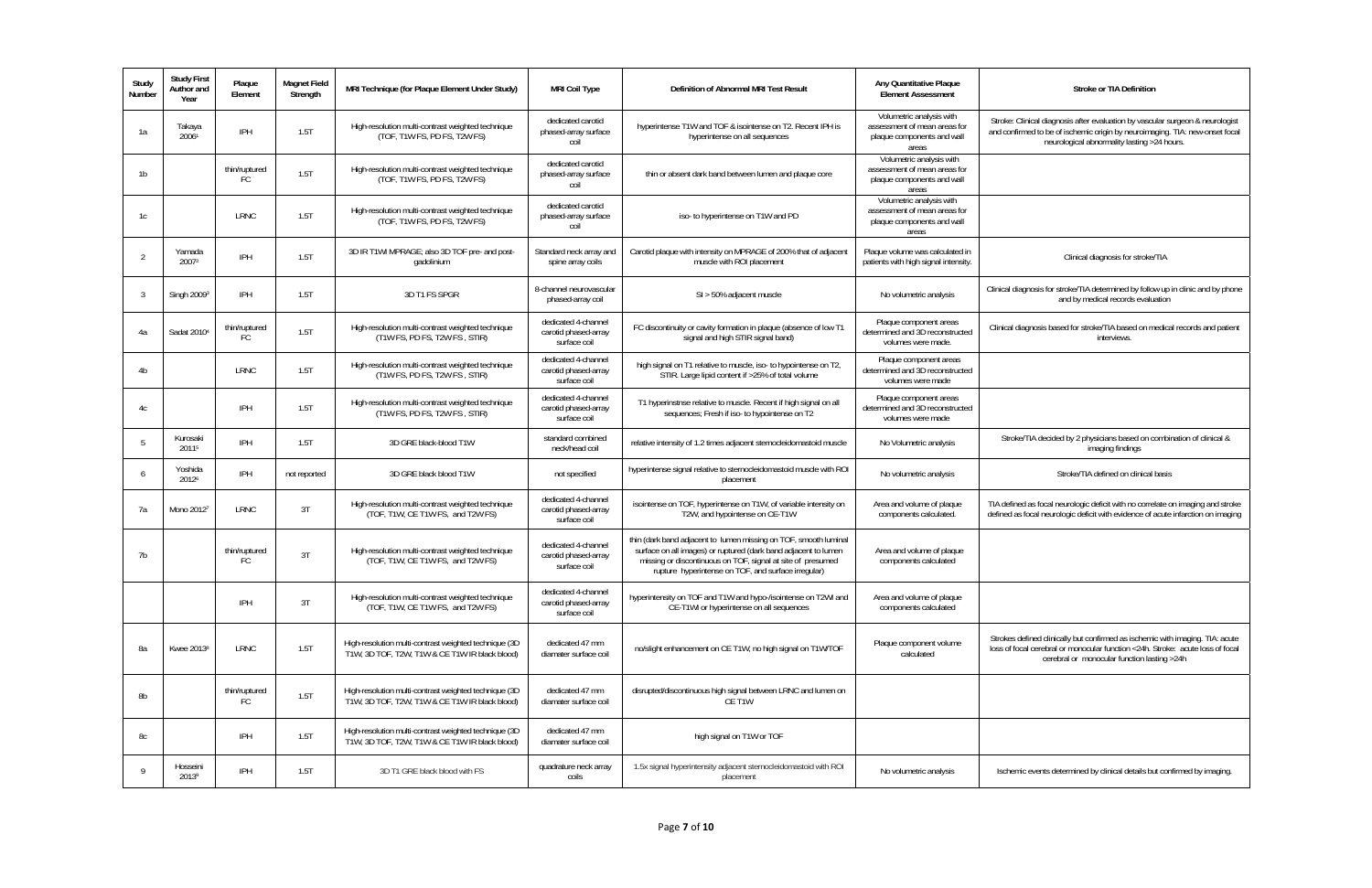Page **8** of **10**

# **Supplemental Table I - Overview of MRI Plaque Testing and Outcome Characteristics**

N/A indicates data not available; TRFC, thinned/ruptured fibrous cap; IPH, intraplaque hemorrhage; LRNC, lipid-rich necrotic core; T, Tesla; TOF, time-of-flight; T1W, T1-weighted; T2W, T2-weighted; PD, proton density; FS, fat-saturated; IR, inversion recovery; MPRAG m E, magnetization-prepared rapid acquisition with gradient echo; SPGR, spoiled gradient recalled; GRE, gradient echo; CE, contrast enhanced.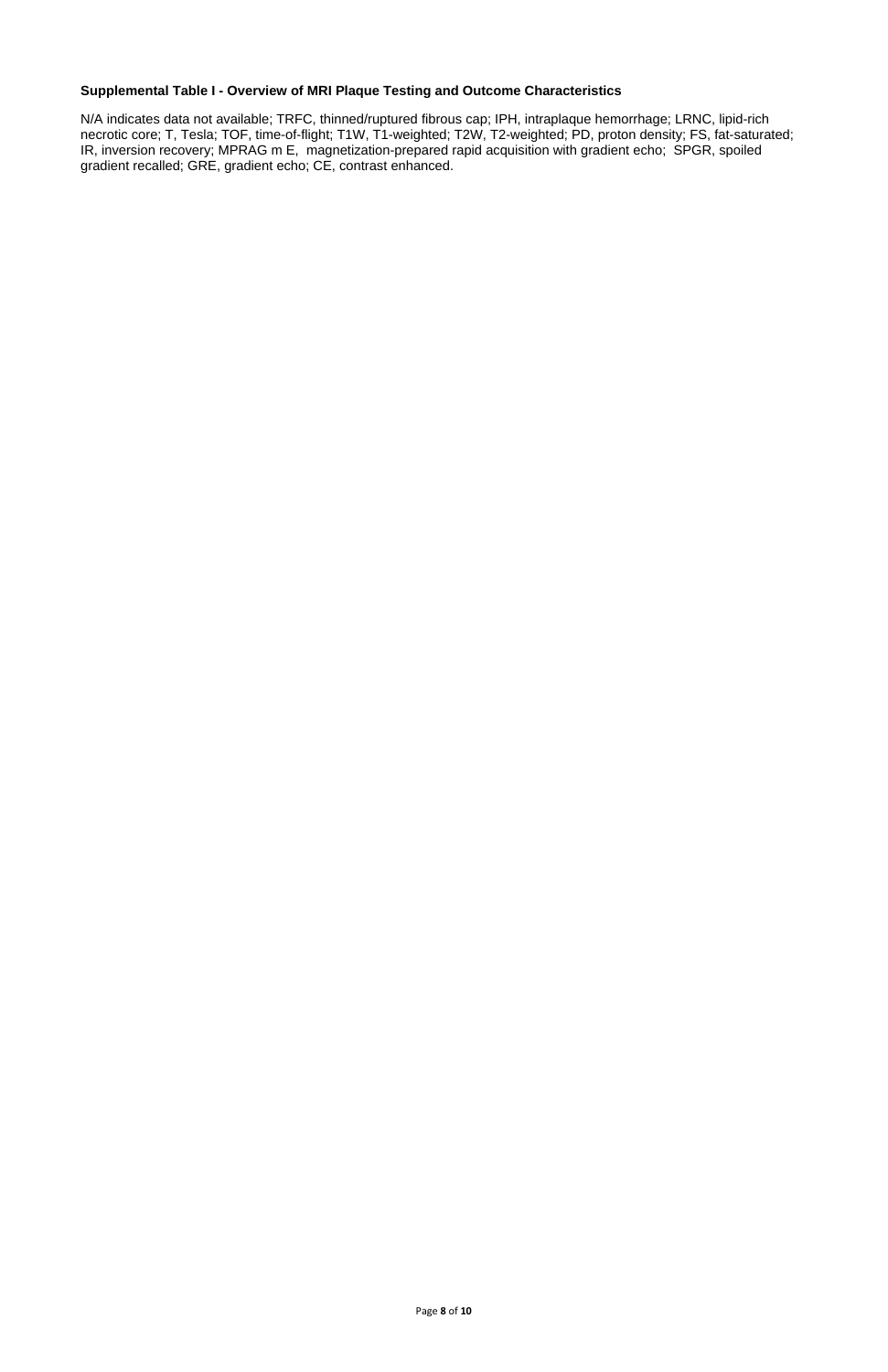Page **9** of **10**

**SUPPLEMENTAL REFERENCES**